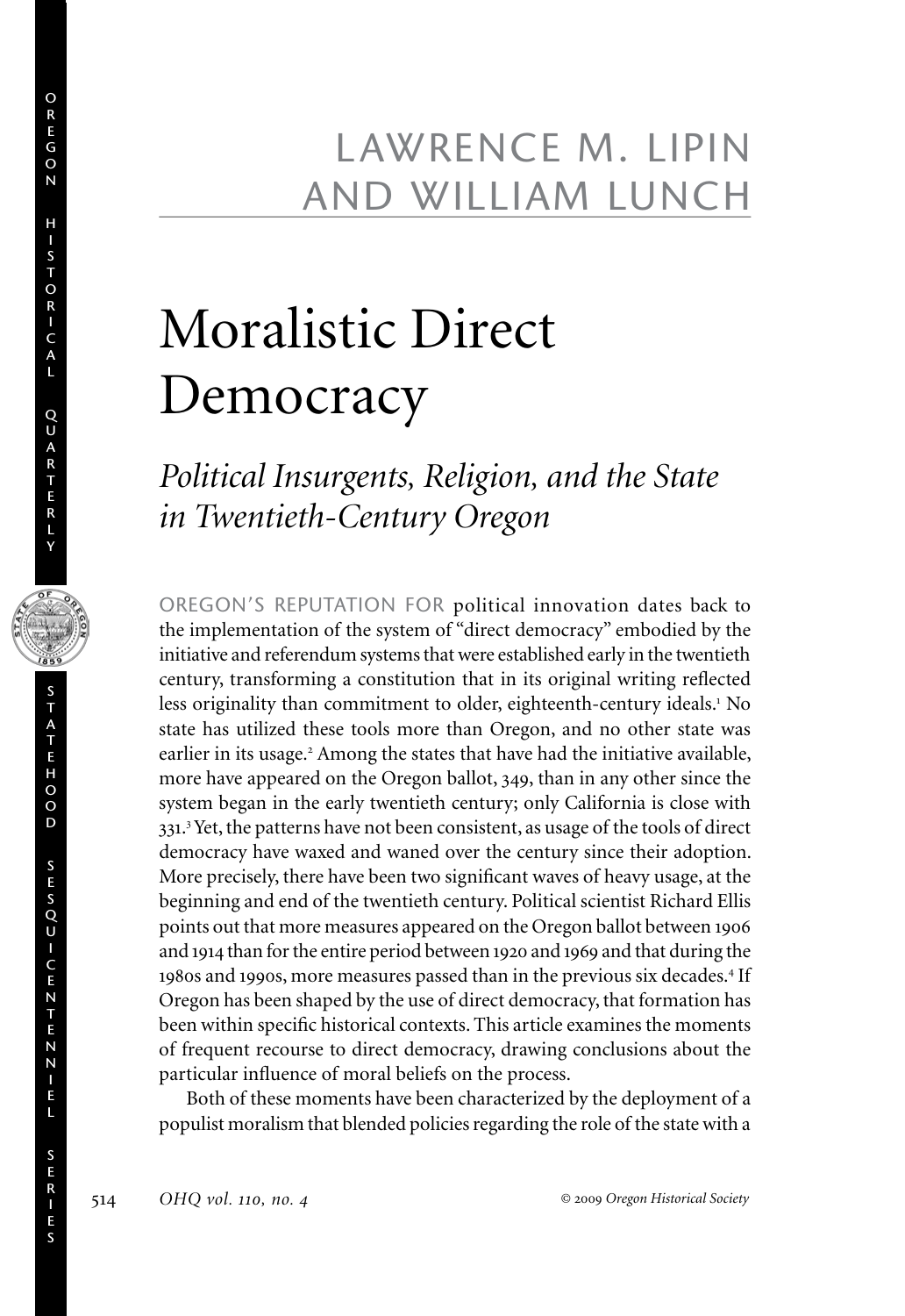From Joseph Gaston, *Portland, Oregon: Its History and Builders* (Chicago, 1911); OHS digital no. ba019279

*Critics of the initiative and referendum argued that the public would be inundated with overly complicated proposals. This 1911 cartoon compares the Glasgow, Scotland, voter on the left, who votes simply for his city council from his ward, and the Des Moines, Iowa, voter in the center, who votes merely for five city commissioners, with the overwhelmed Portland, Oregon, voter, who contemplates a three-foot-long ballot with a heading, "For Experts Only."*

rhetorical style that argued "natural" and "traditional" values and economic opportunities had been perverted by elites. The fight for direct democracy at the turn of the twentieth century began in earnest when a group of worker and farmer organizations joined together under the leadership of William S. U'Ren to form the Joint Committee on Direct Legislation. These insurgents perceived the legislature as an obstacle to reforms supported by populist voting blocs, and they believed the tools of direct democracy would permit "the people" to circumvent the corrupt "interests" that seemed to control the votes of legislators. These earliest proponents of the tools of direct democracy decried the growing economic power of corporations and sought to revive a form of Jeffersonian democracy they believed had once characterized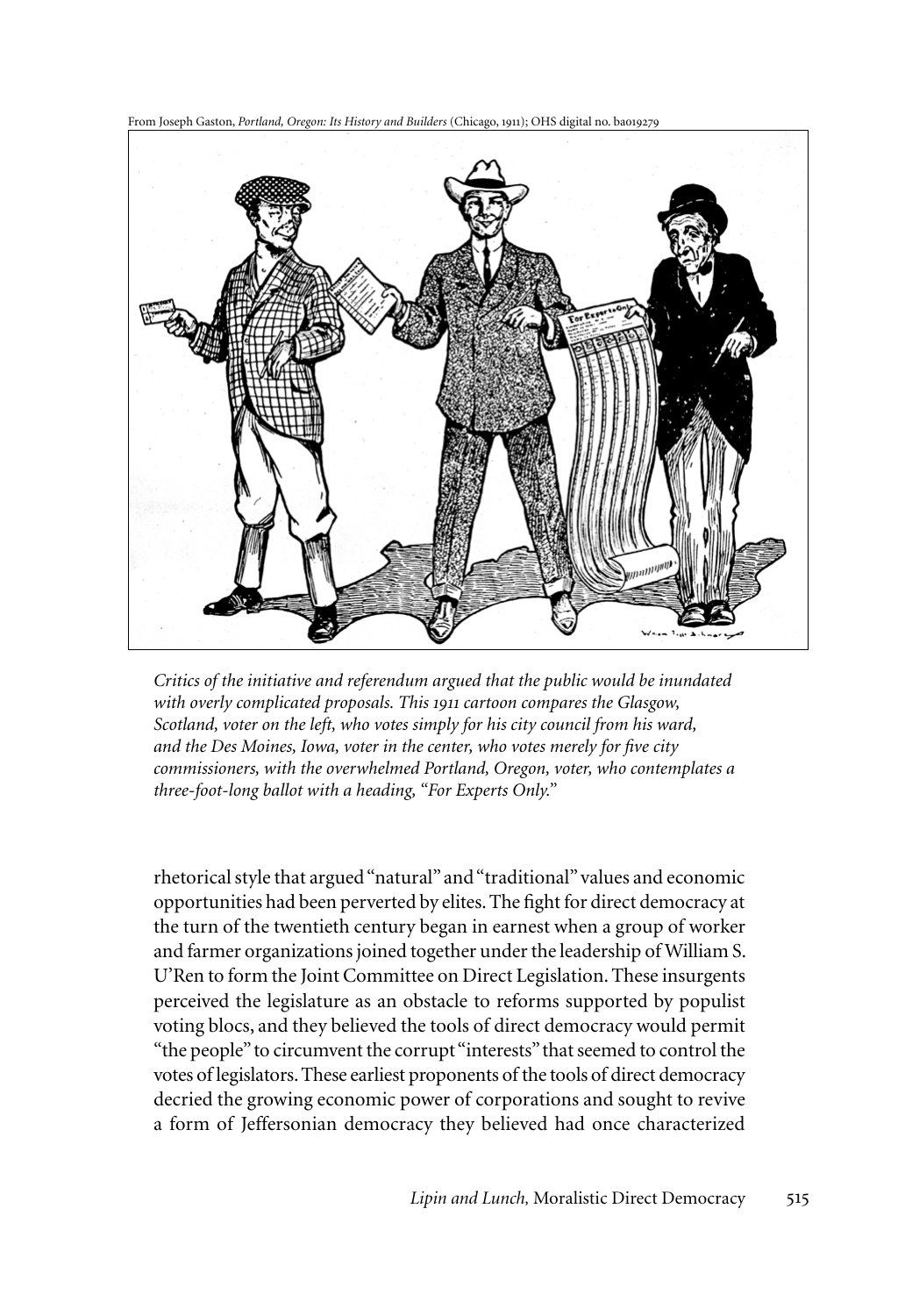American politics by first establishing the system itself and then proposing new laws that promised a radical transformation of the structures of power and wealth in the state.

Some seventy years later, use of the initiative again intensified as conservative reformers qualified for the ballot initiatives to reduce taxes and limit state spending; they calculated such measures to undo the process of state building that occurred between these two periods of extensive direct democracy. Political scientists have utilized the term "conservative populists" to describe some of the activists who have made frequent use of the initiative process in this latter period. Richard Clucas and Mark Henkels, for example, argue that "conservative populists believe the core problem of modern politics is how government agencies, politicians, and an elitist media interfere with the popular will. They fear that these groups hinder private economic choice, the effectiveness of the market, and the public's ability to promote broadly shared conservative social values."<sup>5</sup> Conservative populists have also favored government intervention to enforce what they perceive as traditional social relations. The advocates of such measures have had strong ties to the evangelical churches, and the mainstream press has often portrayed them as the shock troops for what Patrick Buchanan at the 1992 Republican National Convention called a "religious war going on in this country."<sup>6</sup> In fighting this "culture war," social conservatives have injected religion into politics, in what appears to many of those who resist their efforts to be an attempt to bring religion into the public square, to bridge what has long been understood, certainly by liberals, as a constitutional separation of church and state.<sup>7</sup> While anti-statist conservatives have made their recent assault on the state, largely through tax limitation measures, social conservatives have placed measures on the ballot that have sought to curtail the influence or rights of homosexuals and to preserve what they consider to be traditional marriage. These two objectives by conservatives have been fueled by a very different kind of populism than that embraced by turn-of-the-century populists like U'Ren, as these latter-day populists have ignored corporate power and have argued that liberal politicians and intellectuals have hijacked government in pursuit of their own pet projects. The moral and economic measures supported by conservatives reinforce the overall project of dismantling the state apparatus.<sup>8</sup>

This injection of moral values and religious language is not the departure from the direct democracy tradition it might seem at first glance; in the first era of intensive deployment of direct democracy, populists and many progressives were motivated by moral concerns, many of which had religious grounding, as they used the initiative process in a radical attempt to transform society.<sup>9</sup> As historian Michael Kazin puts it, we should not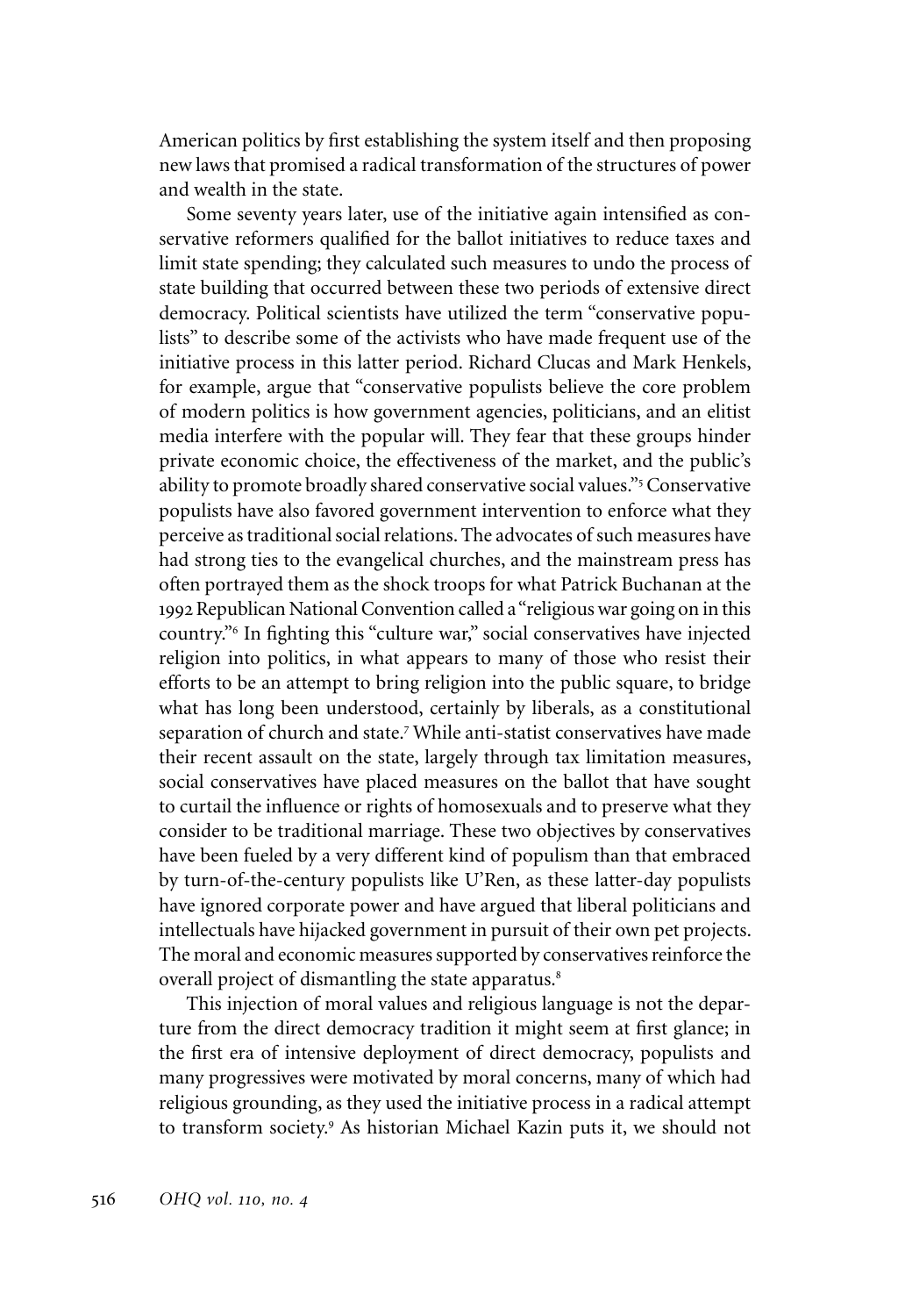understand their religious language "as a desire to win more souls for Jesus." Instead, they "used a Christian vocabulary because it was the only way they knew to speak with great emotion about ultimate social concerns."<sup>10</sup> Still, there was something relevant in religious language in a movement that aimed to put society back on a natural-law basis. In an era in which Social Darwinism put the imprimatur of science on gross inequality and poverty, religious language provided the means to mount a moral challenge to a corporation-dominated society.<sup>11</sup> None less than U'Ren, sometimes known as the "father" of the Oregon System, fought for the initiative, referendum, and recall with a goal of implementing the radical single tax, which was based in a set of religiously grounded understandings about society and natural law. In addition, U'Ren supported prohibition and an increase in women's political power, tying all of these matters to a larger vision of a less corrupt and less selfish society. It was only after the failure of a series of ballot initiatives that aimed to impose the single tax that progressive forces rallied around the less-radical income tax, which would be compatible with the state-building efforts of the New Deal and which dispensed with the natural-law moralism of the more radical efforts of the Progressive Era.

U'REN'S ROLE IN THE FIGHT for direct democracy and for the radical single tax has been well covered by historians.<sup>12</sup> He came to prominence through connections with a group of horticulturists from Milwaukie affiliated with the People's Party, from which the term "populist" draws its original and most specific meaning. The party was an outgrowth of the cooperative efforts of the Farmers' Alliances that had spread through farming communities in the American South and West, preaching the gospel of cooperation to indebted farmers who blamed transport and financial monopolies for their economic woes. Populists drew on earlier labor and agrarian radicalism that had been intellectually grounded in the labor theory of wealth, which held that labor produced all wealth and was a natural-law starting point for free-market political economists such as Adam Smith. Populists interpreted labor to mean manual labor, as generations of American manualists had done before them, and argued that the monopolists who oppressed them were destroying the natural-law basis for an egalitarian and republican society. The People's Party acted on this belief by calling for government ownership of the means of market exchange, including the railroads, telegraph, and most importantly, the financial system.<sup>13</sup>

U'Ren impressed Oregon Populists with his commitment to the need to overcome monopolists' power and to restore the producer to his or her deserved position. Prior to coming to Oregon, he had become imbued with a particular form of radicalism through a reading of Henry George's influential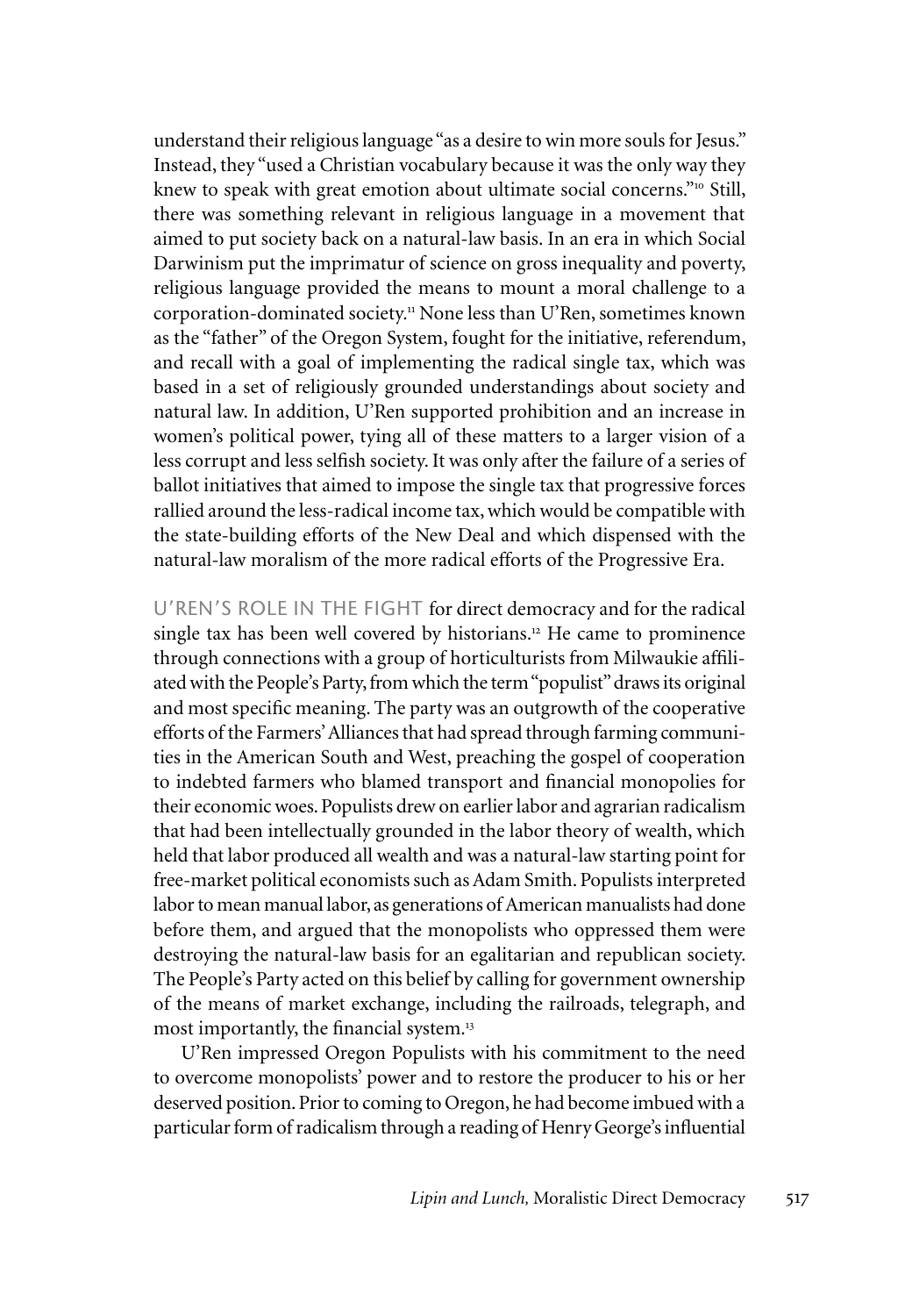*Progress and Poverty*, one of the most widely read books on political economy of its day. Among Milwaukie Populists and Portland trade unionists, U'Ren found others willing to embrace George's condemnation of land monopoly as the source of poverty and misery in the world. George's opus had been published in 1879, and his ideas received a growing audience, particularly in the wake of his nearly successful 1886 run for the mayoralty in New York City. The following year, George retained his hold on the imagination of workingclass New York, and Knights of Labor assemblies around the country ran "United Labor" campaigns devoted in part to the ideas first popularized in *Progress and Poverty*. George's influence continued to be felt in populist and labor circles for years; his chief apostle, Louis Post, published *The Public* out of Chicago through the Progressive Era until he was tapped for a post in Woodrow Wilson's labor department. For political activists like U'Ren, George's single tax on land values provided the means to solve the problem of poverty created by capitalism and thereby put history back on the path of natural law and divine will.<sup>14</sup>

George's influence derived from his clear explication of capitalist political economy, which was based in Thomas Malthus's arguments that workers were doomed to suffer lower wages as their numbers increased and that great suffering and poverty were inevitable as human populations grew exponentially while food supplies could only grow arithmetically since the best land had already been put to the plow.<sup>15</sup> George rejected such thinking, which had hardened into economic orthodoxy in the mid to late nineteenth century, and argued that poverty was caused not by natural law but by the perversion of it. Like so many other labor types, George insisted that producers had the right to the fruits, or rewards, of their labor. The landlords, however, perverted natural law by seizing the product of labor and capital in the form of rent, the value of which was created by the growing numbers of productive working people and not by anything done by landlords. Even worse, speculating landowners kept property unused, increasing rents that producers paid and depriving communities of productive resources that would employ others. "The wide spreading social evils which everywhere oppress men," George reasoned, "spring from a great primary wrong — the appropriation, as the exclusive property of some men, of the land on which and from which all men must live."16

Though George was not affiliated with any church, a strong religious sensibility guided his analysis, particularly evident in the concluding chapter of *Progress and Poverty* and in his lectures devoted to Biblical law and Moses.<sup>17</sup> George simply could not accept that natural law and divine intention could doom the mass of humanity to misery and poverty. All social evils, he insisted, "spring solely from social maladjustments which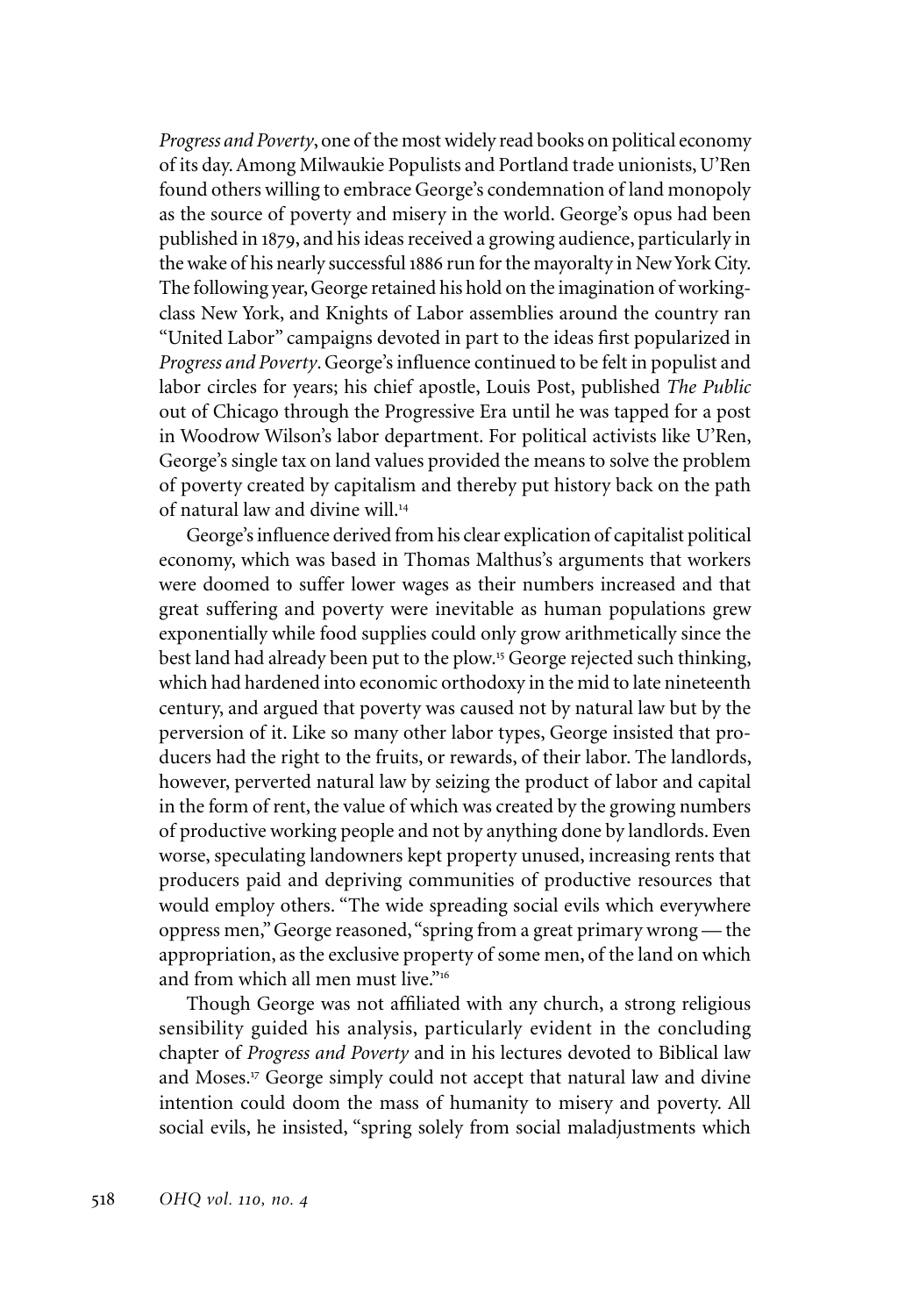ignore natural laws, and . . . in removing their cause we shall be giving an enormous impetus to progress."<sup>18</sup> To charge natural law as the cause of terrible human misery, he asserted, was an "impiety worse than atheism."<sup>19</sup> In *Progress and Poverty*, George argued, "it is not the Almighty, but we who are responsible for the vice and misery that fester amid our civilization. The Creator showers upon us his gifts — more than enough for all."<sup>20</sup> The single tax promised to rectify all of these problems, because it would force landowners to make the most productive use of their land; speculators would be driven out of business, as they would have to pay an exorbitant tax on purposefully unproductive land or let the land pass back into the public domain to be taken by anyone willing to put it to productive use. By socializing rent, the single tax promised to create a fund by which the state could build museums, schools, and



*Henry George's 1879 work* Progress and Poverty *inspired leading Oregon activists to work for the adoption of direct democracy.*

public transportation. But the state-building potential of the single tax was not the point. More critical was the radical transformation that the single tax would bring, reestablishing a truly natural social order. The penultimate chapter of *Progress and Poverty* concludes with a clear assertion of the religious grounding for this transformation:

It is the glorious vision which has always haunted men with gleams of fitful splendor. It is what he saw whose eyes at Patmos were closed in a trance. It is the culmination of Christianity — the City of God on earth, with its walls of jasper and its gates of pearl! It is the reign of the Prince of Peace!<sup>21</sup>

The drive for the single tax in Oregon was not bereft of the kind of moral and religiously grounded concerns that had frequently appeared in George's writings and speeches, concerns that were not George's alone but which were widespread in populist circles. With the long-standing support of the Oregon State Federation of Labor (OSFL), U'Ren made a number of unsuccessful efforts to get the single tax passed into law in Oregon, most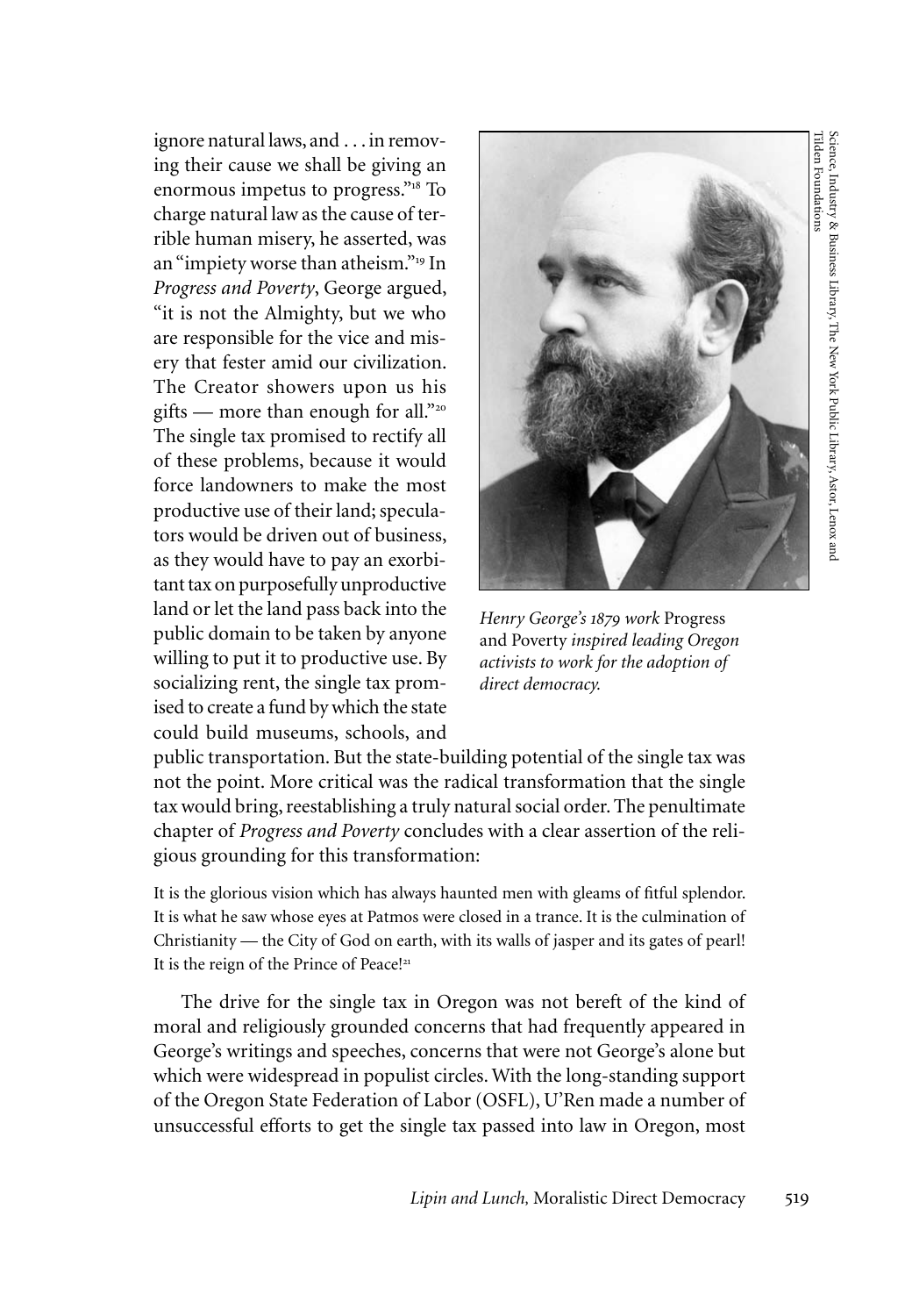OHS neg., OrHi 81789OHS neg., OrHi 81789



*William S. U'Ren combined an intense commitment to democracy with strong support for woman suffrage and prohibition.*

notably in 1910, 1912, 1914, and 1916. While the single tax advocates' language was not as consistently religious as George's had been, they frequently made explicit the implicit connections between natural law and God's will. As U'Ren put it, "the strongest reasons for the single tax are moral rather than fiscal."22

A complete enactment of George's panacea would have required the abolition of all taxes except a tax on land values, but Oregonian progressives never put such a measure on the ballot. Instead, they aimed to take incremental steps that would point society in the right direction and provide most of the benefits of the single tax by forcing speculators either to put their land into productive use or to allow it to return to the public domain where someone else could use it. In 1910, U'Ren and the trade-union leadership successfully campaigned

for a ballot measure that provided counties the ability to set their own tax structures, opening the way for single tax advocates to campaign in counties where they could expect success. After that, in 1912 and 1914, U'Ren and his supporters sought to pass a state measure that would adopt some version of the single tax, usually by applying a tax on land with significant exemptions for improvements and any other product of labor. By 1916, the single tax forces extended the exemption to include \$1,500 of any kind of property (including real estate), in order to not tax the land held by poor farmers or working-class homeowners. Consistently, U'Ren and the leaders of the OSFL argued that these measures would ensure that the producers would receive the fruit of their own labor.

As did George, U'Ren argued for the single tax in terms of natural law and divine will. He held that it was divine intention that producers have access to God's creation. Addressing the 1911 convention of the OSFL, U'Ren declared that each generation of producers had the same rights to land and natural resources, arguing "every pioneer baby that comes into this world today has just as good a right to the things that God has here as I did when I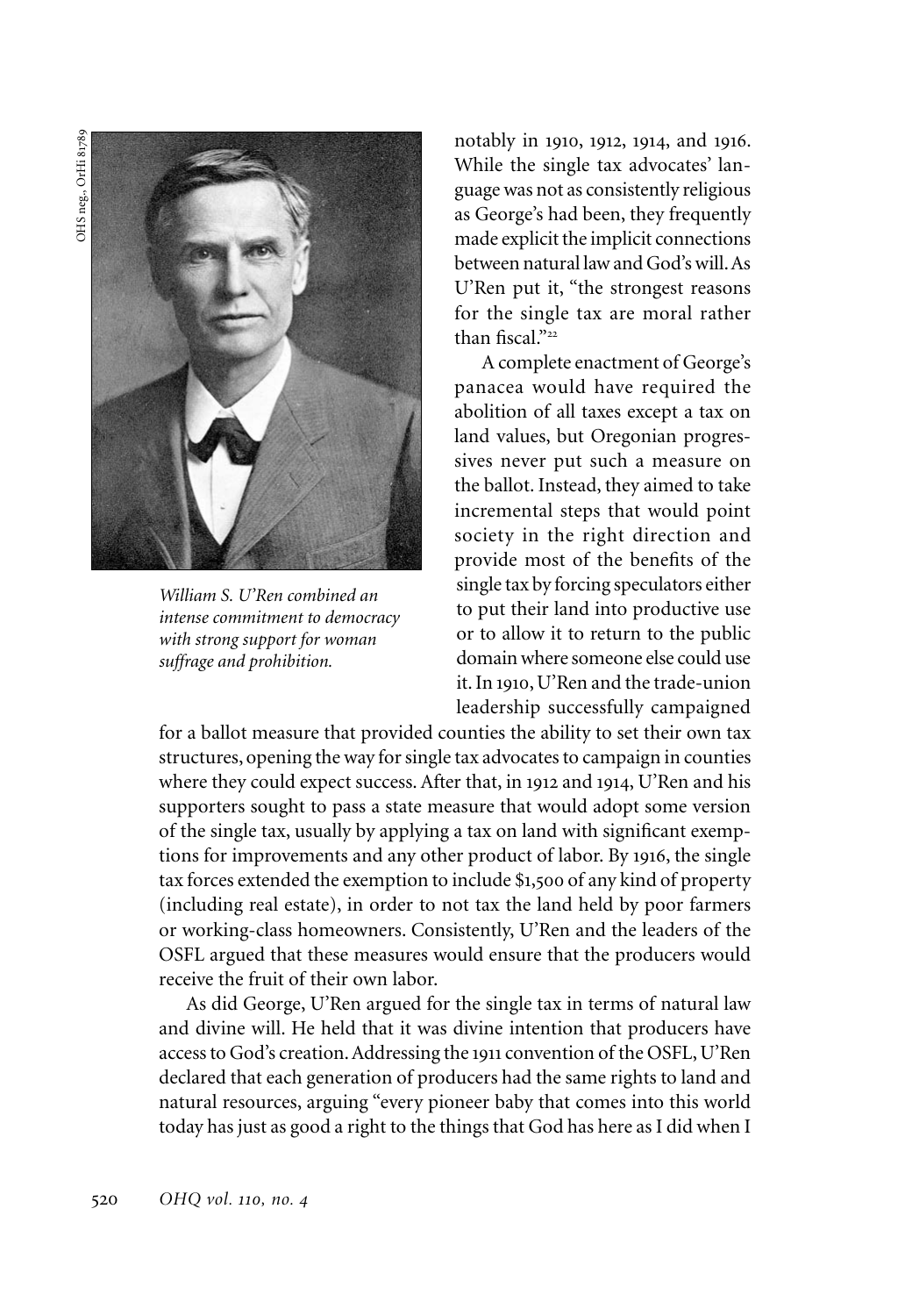was brought across the plains by my father years ago." For U'Ren, the single tax established the producerist principle that all taxation should be derived "from the things that God makes as distinguished from the things that man makes." Rent was a tax on labor, and it sustained those who produced nothing with an unearned increment in wealth that was created by the productivity of others. U'Ren again put the objection in religious terms, asserting before the gathering of trade unionists, "no man or woman should pay any money for any special privilege that God made. And when we have done that we shall have made such a breach in the wall of special privilege that the towering old wall will come toppling down within a very short time."<sup>23</sup>

In his arguments for the 1914 *Voters' Pamphlet*, U'Ren deployed Biblical language to assert the righteousness of the single tax measure on the ballot.<sup>24</sup> The measure promised to exempt the first \$1,500 of personal property and improvements on the land, while mandating that all land be fully taxed. U'Ren crafted his comments to assure farmers that the measure would not harm them, pointing out that farmers would benefit from the measure's exemption from taxation of "the value of clearing lands, raising orchards and other land improvements." The measure aimed not to place burdens on small productive landowners, U'Ren concluded, but instead to enable "workingmen" to be able to "secure and retain and own more homes." To ensure that readers understood the moral implications of such a change in policy, U'Ren described the plight of "workingmen," declaring "too many of them are wanderers on the face of the earth, and 'aliens in the land of their birth.' Let us make Oregon a great Commonwealth, where every man shall build him a home and rest beneath 'his own vine and fig tree'."<sup>25</sup>

Other committed single tax advocates cast their arguments in similar language. Alfred Cridge, printer and long-time follower of Henry George, wrote in his column in the *Portland Labor Press* that political leaders needed to be reminded that "Man is of the earth," and that he "has an inalienable right to a seat at the Father's table on earth — the earth itself." Cridge extended such thinking to the workplace, arguing that the poverty experienced by workers violated divine intent. He charged, "with the extension of a factory comes the employment of people, and from their ill requited toil many fortunes are made" but posed that "if God's table of plenty is thrown open to all His children," the workers will no longer produce goods "for short pay, long hours, in unsanitary shops and under unjust conditions." The result would be a truly utopian society "where flowers would bloom instead of thorns bruise."<sup>26</sup>

U'Ren's emphasis on economic reform as a moral imperative was evident in the way he addressed the concerns of women, particularly working women. In an article he wrote for the *California Outlook*, U'Ren urged read-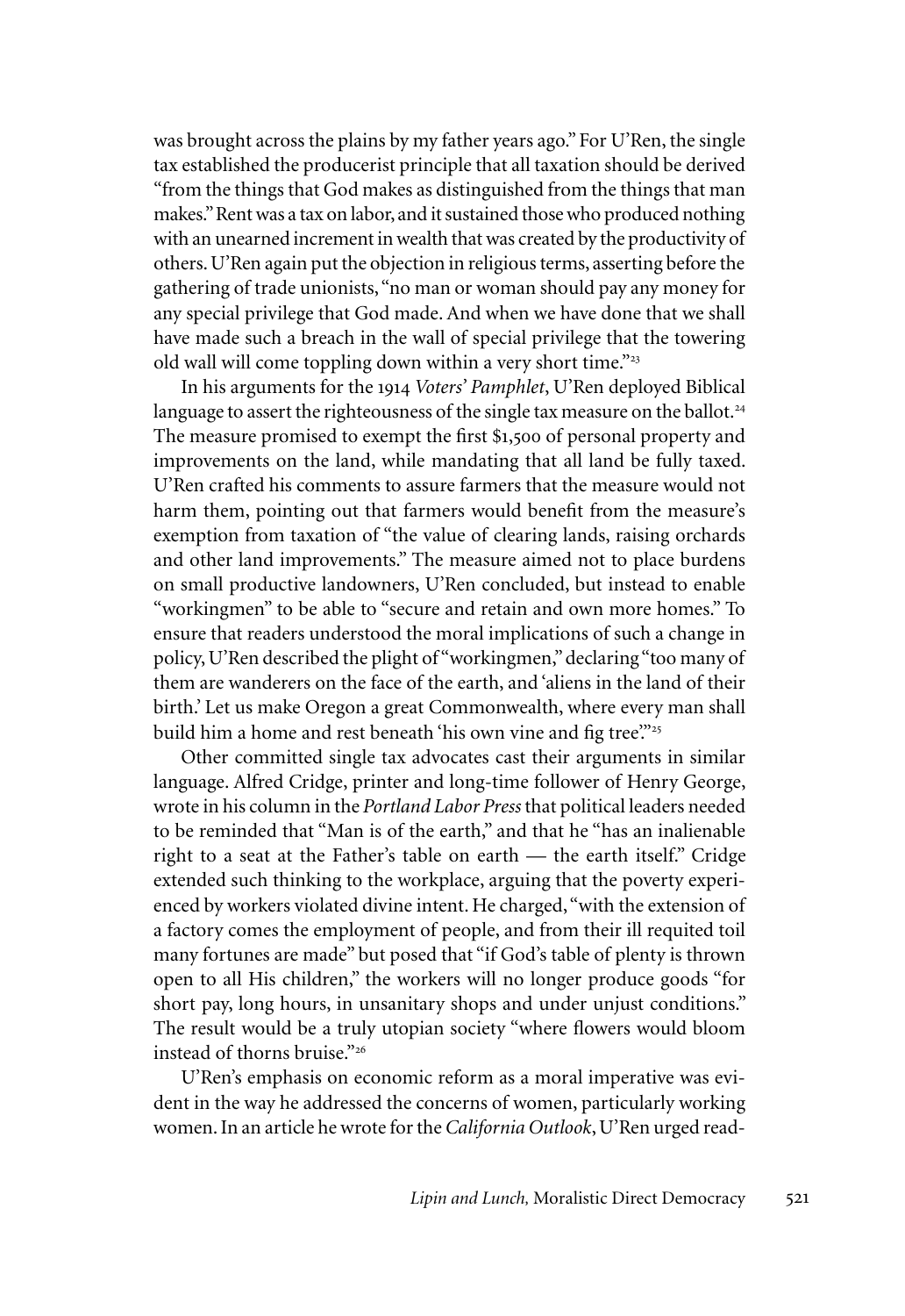ers to "adopt a minimum wage law for their own locality," and he used the arguments made by others in the laborite community that low wages might force young women onto precarious moral ground. U'Ren declared: "Our mothers and wives and the mothers that are to be are rebelling against growing girls for the white slave traffic and for mistresses for men whose wages do not permit them to marry a wife and raise a family of good children and decent citizens." A minimum wage promised to eradicate such evils, and he suggested that businesses "which cannot afford to pay a woman enough to live on and maintain her self-respect had better move out."27

Similar arguments were made by U'Ren allies among trade unionists. James Maguire, a Portland city councilman and member of International Union of Steam Engineer No. 87, lectured the congregation at the East Side Baptist church in 1911: "with good wages, decent surrounding, immorality is reduced to the minimum." He provided the example of the 375 female members of the United Garment Workers employed in two Portland factories and relayed a conversation with Lola Baldwin, the policewoman in charge of the Department of Public Safety, who had told him, "during nearly eight years that she has been in charge of this department she could recollect not one instance of any nature reflecting on the character or conduct of these girls." Maguire explained to the congregation that these union women averaged between \$1.65 and \$2.00 for an eight-hour day and that "reasonable hours, pleasant surroundings, good wages, discipline, comfortable rooms, decent clothes and a living wage" were the reasons women members did "not have to go about the streets rustling for a meal or bed."28

Some of the most prominent single taxers, men like U'Ren and Cridge, were also supporters of woman suffrage. In this regard, they reflected a strong tendency among progressives who associated self-sacrifice and morality with women, therefore concluding that female voters would help clean up a corrupt political arena. After yet another crushing single tax defeat at the polls in 1920, Cridge offered solace to his fellow activists with his knowledge of the long road taken by advocates of woman suffrage. In a letter to the *Labor Press*, Cridge recalled "dear old Mother [Abigail Scott] Duniway," who spent nearly her entire life "in the seeming fruitlessness of advocating equal suffrage in Oregon, mortgaged her home and paid for the signatures to again submit the question of equal suffrage after one of the most signal defeats it ever received." In the same letter, Cridge equated advocates of woman suffrage with abolitionists, focusing on their moral indignation at having been denied natural rights.<sup>29</sup>

U'Ren also associated the single tax with a panoply of other moral reforms such as temperance, and all of these measures were part of a larger program to restore the dignity of labor and humanity. When he ran for gov-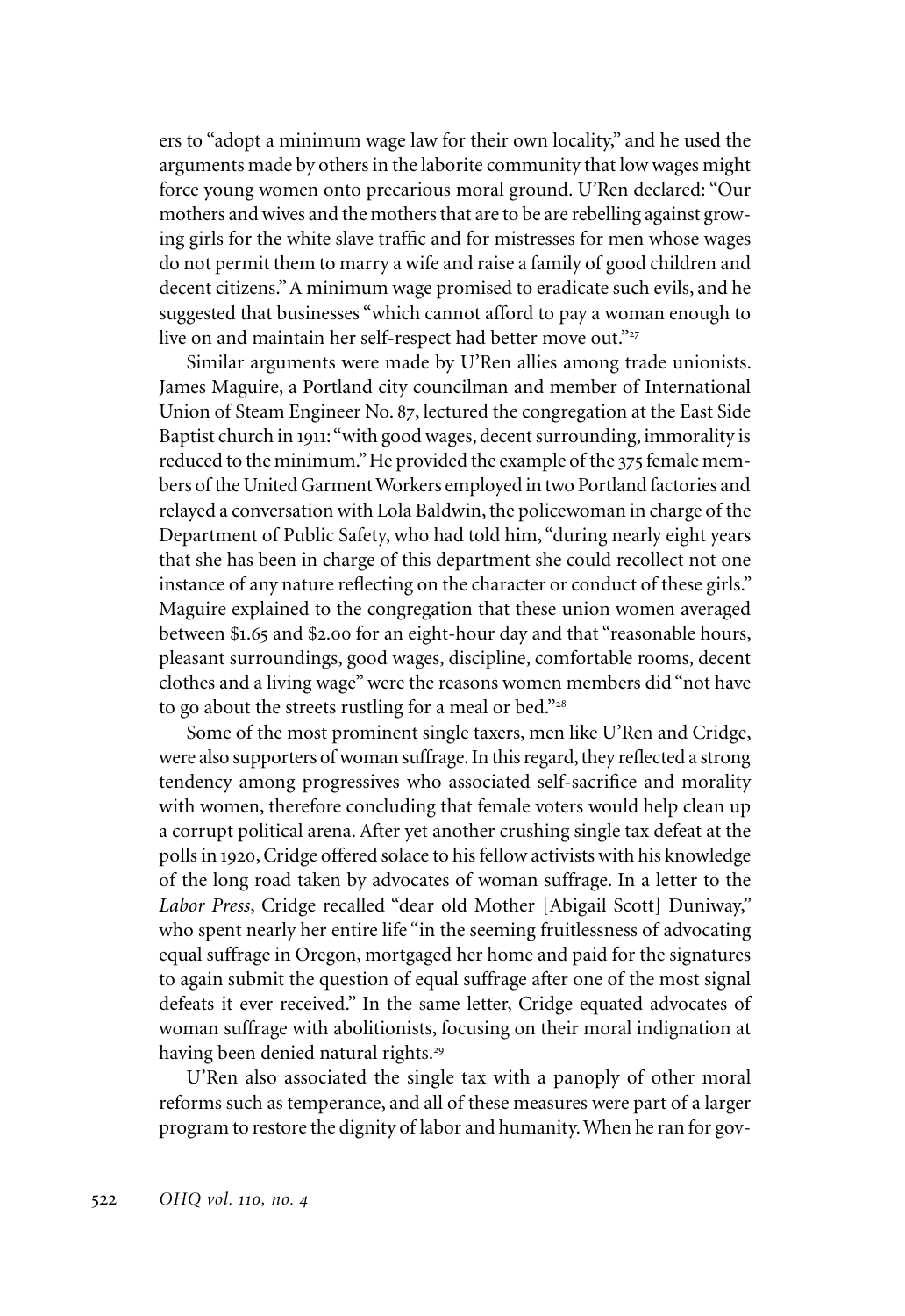ernor in 1914, he declared before a gathering of trade-union men that a primary issue was the ability of "wives and children of working men to be sure of three square meals a day this winter," and he promised to "use the utmost powers of the Governor's office to establish permanent conditions under which there will be no hunger and poverty for willing workers in Oregon."<sup>30</sup> For U'Ren, as for many other progressives, poverty and misery could be intensified by drink. Earlier, when he announced his candidacy, U'Ren had promised voters to "give my active help in the future as I have in the past, to the movement for the abolition of the liquor traffic and the saloon business in Oregon."<sup>31</sup> Four years later, in



*This September 28, 1914,* Oregonian *cartoon illustrates arguments by opponents of the single tax that the measure, along with other efforts to curtail the power of the wealthy and to improve the conditions of workers, would drive capital out of Oregon.* 

1918, U'Ren's broader moral progressivism led him to reject fellow Republican James Withycombe in his bid to be reelected governor and to endorse Democrat Walter Pierce. U'Ren explained that despite Pierce's unwavering hostility to the single tax, the Democrat "has ideals and the courage to back them up," referring particularly to his "opposition to the liquor traffic."<sup>32</sup> U'Ren was comfortable with the broad moral reformist agenda (including support for temperance) that many women's organizations had adopted, so it was little stretch for him to address national woman suffrage conventions. He did so twice, in 1905 and again in 1908. <sup>33</sup> Many male reformers who sought to cleanse society and politics of evil perceived women, due to their culturally ascribed moral standing, as natural allies.<sup>34</sup>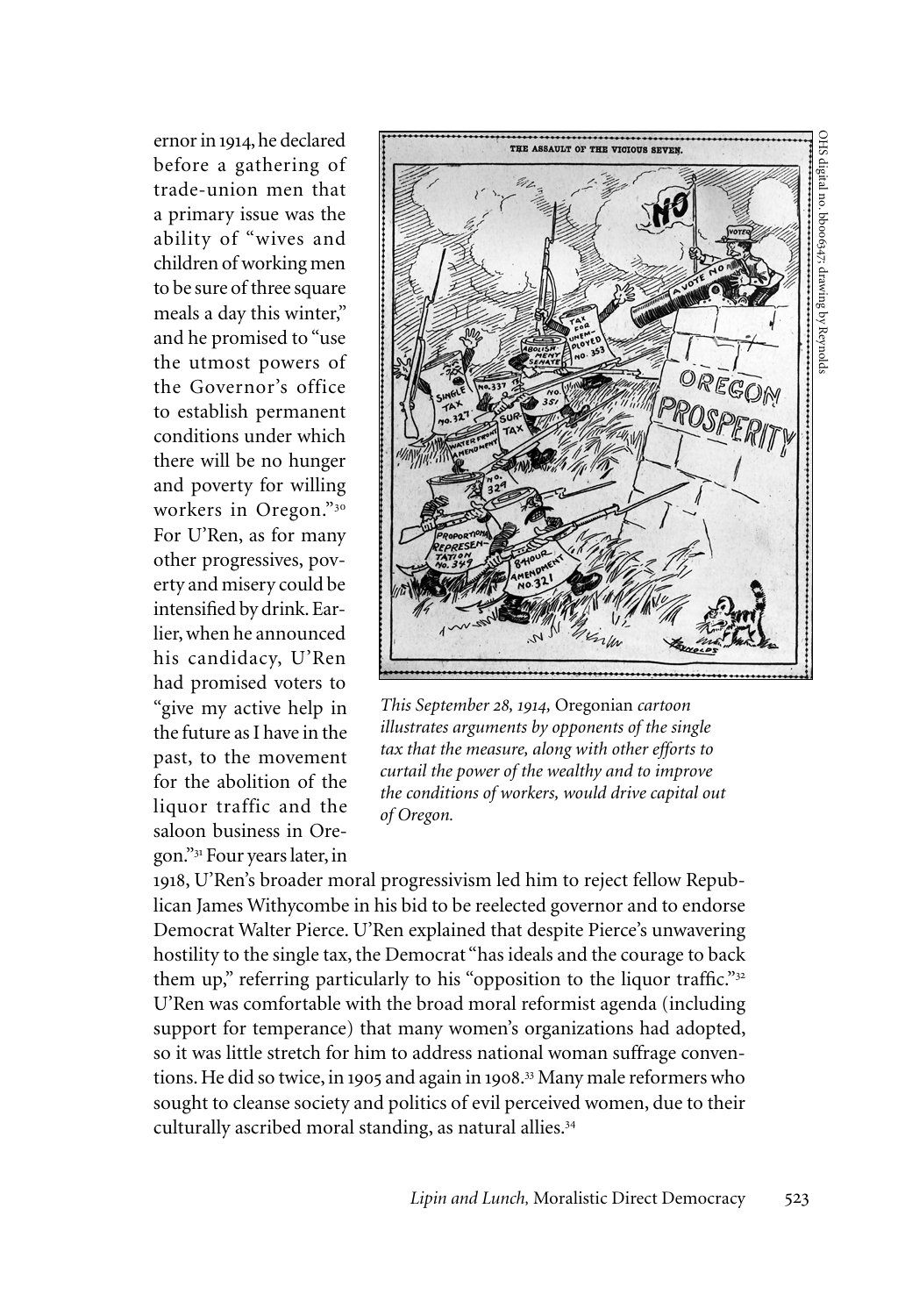Perhaps no measure better demonstrates the way in which U'Ren's vision blended morality and democracy than the occupational representation scheme that he attempted, unsuccessfully, to get on the 1920 ballot. The measure is well treated by Robert Johnston, who notes that this, the last of a series of plans drawn up by U'Ren to restructure the legislature in a democratic direction, demonstrates how the reformer could incorporate women's rights into his populist vision. Under the proposal, voters would have voted for and been represented by members of their own occupation, and the number of representatives would be apportioned by virtue of the number of practitioners of the profession. While the measure meant an exit from power for nearly all lawyers, it promised to make the single largest group in the legislature "housewives." Supporters declared that it would make "women equal with men in the power of government," and the *Labor Press* asserted: "This is a recognition of house work and home-making as being a business or occupation paramount to all others." While U'Ren perceived women as economic actors, recognizing that "women have as widely diversified interests from an economical standpoint as men," he took it for granted that women had distinct interests "in matters of juvenile and moral law." He expected that female participation in the political process would have both reformist and democratic results.<sup>35</sup>

The drive for the single tax lost steam with the entry of the United States into World War I. None of the modified single tax measures on the state ballot had succeeded, and the 1916 Land and Loan Measure had been handily defeated, even in Multnomah County, where the reception to U'Ren's brand of radicalism was warmest. In 1917, U'Ren dropped out, leaving the local single tax movement in the hands of J.H. Hermann. U'Ren continued to represent unions and workers in the courts, and he increasingly became associated with pacifism and civil liberties. Grounded as it was in a naturallaw understanding that justice would be achieved through the socialization of rent, the single tax otherwise required little growth in the state bureaucracy or power; U'Ren remained consistent in his opposition to concentrations of power. He would, in the mid 1930s, turn against the New Deal as it became clear to him that it was promoting paternalistic government.<sup>36</sup>

In the interim, the OSFL continued to speak of the desirability of taxing land values, but it slowly distanced itself from the single tax and, by the mid 1920s, ceased spending its resources in attempts to transform society and make capitalism truly humane and just. In that sense, World War I proved an important dividing line in the development of politics on the non-socialist left in Oregon. U'Ren and the labor movement had sought to restructure property relations within society, taxing land into use, and expecting, as did George, that such a transformation would put society back on a providential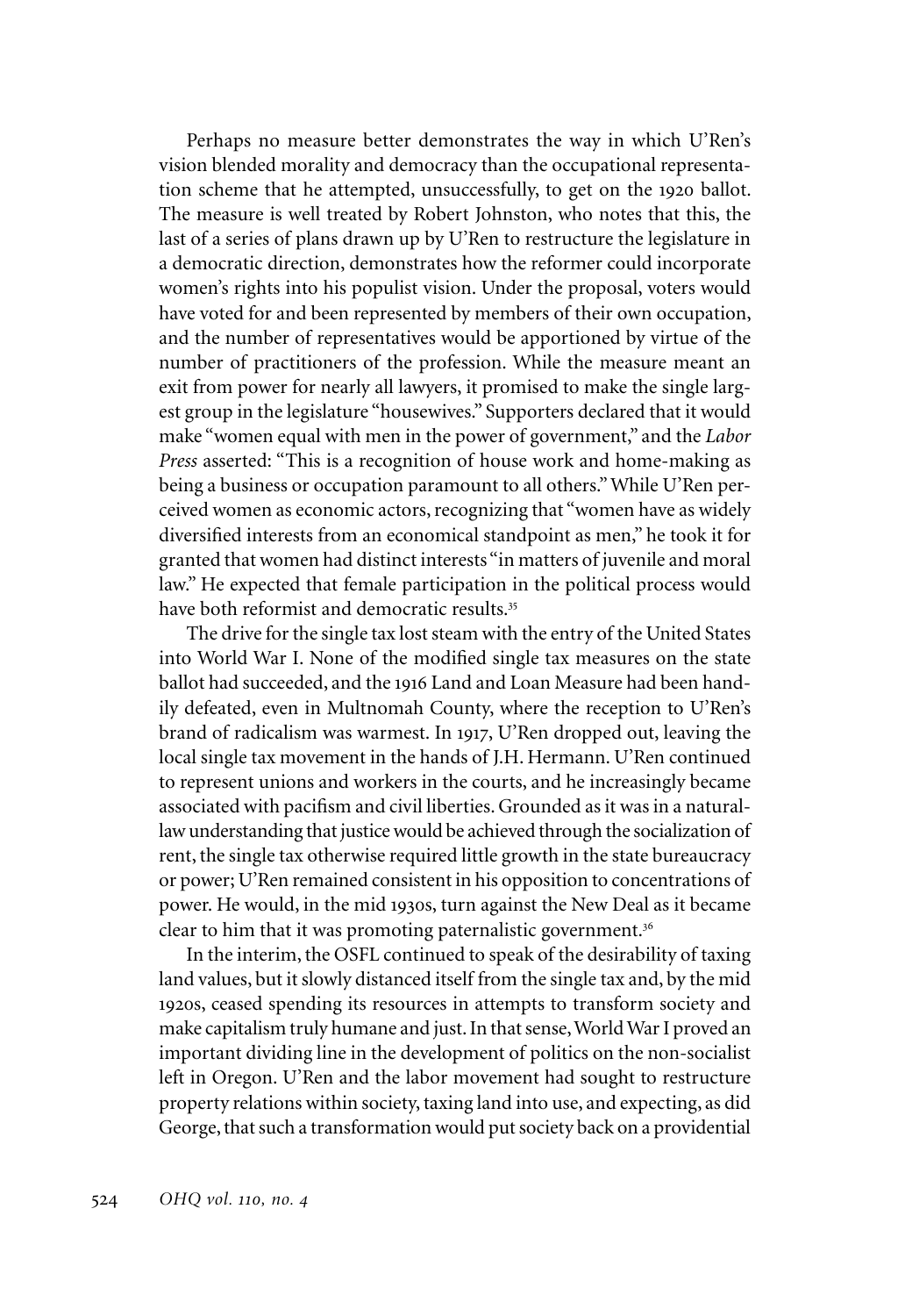path, one in which economic relations were in line with natural law and poverty was naturally eradicated. Their use of the newly established initiative process to attempt to transform society through direct legislation was the first prolonged effort to use the initiative to redress the ills of capitalism in a systematic fashion. And conservative opponents understood the relationship between the tools of direct democracy and the single tax. C.C. Chapman, editor of the *Oregon Voter*, ruefully warned: "Until all our people realize what has happened in these changes [the initiative and referendum], the property of everyone in Oregon is at the mercy of the thriftless, dreaming classes who follow the demagogue and the theorist into any new path where fancy or greed may lead."<sup>37</sup>

As the single-tax movement was losing steam, another proposal to address economic inequality through taxation appeared in the effort to establish a statewide income tax. The Sixteenth Amendment to the U.S. Constitution had enabled a federal income tax, which was then passed into law by Congress as a portion of the Underwood Tariff bill in 1913. Only a few years later, a group of rural and small-town legislators formed the State Taxpayers' League out of frustration with high property-tax rates, and they elected Walter Pierce of La Grande as their president. The Taxpayers' League, supported by both the State Grange and the Farmers' Union, successfully passed a tax limitation measure in 1917, but many of the members would continue to seek redress in the form of an income tax. In 1922, those efforts began to come to fruition, as the Grange put on the ballot a graduated income tax, one that divided the Taxpayers' League, with opponents calling it a "class measure."<sup>38</sup> A few years later, the OSFL joined the fight. Oregon voters found themselves embroiled for the rest of the decade in a series of battles over the graduated income tax until the law, passed by the 1929 legislature, was reaffirmed in a referendum in November 1930.

Although the campaign for the income tax united urban and rural producers, they lacked the moral fervor of the single tax campaigns. Arguments for passing the income-tax law were more fiscal than moral. Unlike the single tax, a tax on incomes was a tax on labor, and for the trade-union movement, this required an abandonment of the natural-law single-tax position and the religious grounding that underlay it. While the single tax could have been used to grow the state, financing services and bureaucracies, its main outcome would have been to overcome all social ills and place society on a natural-law foundation. There were no illusions, however, that the income tax would accomplish such lofty goals. The earliest supporters of the graduated income tax were farmers and other rural people who believed they shouldered too much of the financial responsibility for supporting the state. One of the greatest political weaknesses of the single tax movement had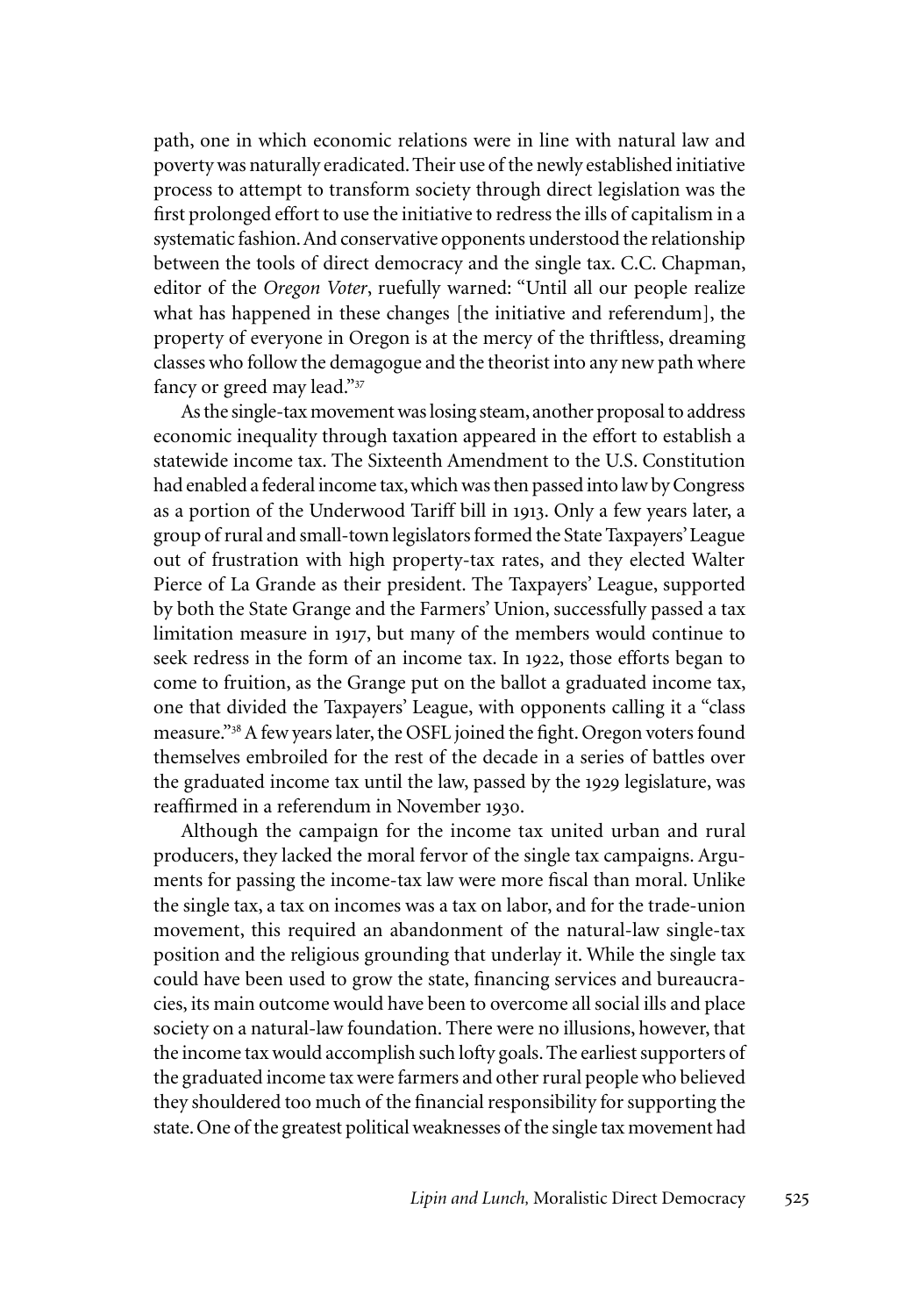OHS digital no. bb06357; drawing by Harry MurphyOHS digital no. bbo6357; drawing by Harry Murphy



*Despite Master C.E. Spence's support for the single tax, the Grange and most farmers feared that the measure would increase what they already considered an inequitable tax burden on land. This 1912 drawing is by Harry Murphy.*

been its inability to garner support from rural Oregonians who distrusted a measure that would have put the entire burden of state finance on land, despite long-time Master of the Oregon Grange C.E. Spence's enthusiasm for it. Oregon's farmers felt overtaxed as it was, and the support of farm organizations for the income tax was grounded in their belief that wealthy capitalists who invested in stocks and bonds escaped the burden of supporting the state. In 1922, Spence and Bertha Beck, officers of the Oregon State Grange, insisted that the purpose of the income-tax ballot measure was "EQUALIZATION of taxation, not INCREASED taxation," and that any "moneys received from income taxes . . . shall be applied in the reduction of state taxes as levied under the present system."<sup>39</sup> A year later, in a referendum campaign, the writers of the argument to defend the income-tax measure all hailed from small towns away from the metropolis — La Grande, Marshfield, Medford, and Albany — with the exception of Grange Master Spence, who came from Oregon City, ten miles upriver from Portland. They portrayed the income tax as "an endeavor to relieve the home, the farm, and real property, representing less than 4 per cent of the tax-paying ability of the state and bearing 80 per cent of the burden of local taxation, from carrying such a large and unfair portion of the too heavy burden."<sup>40</sup>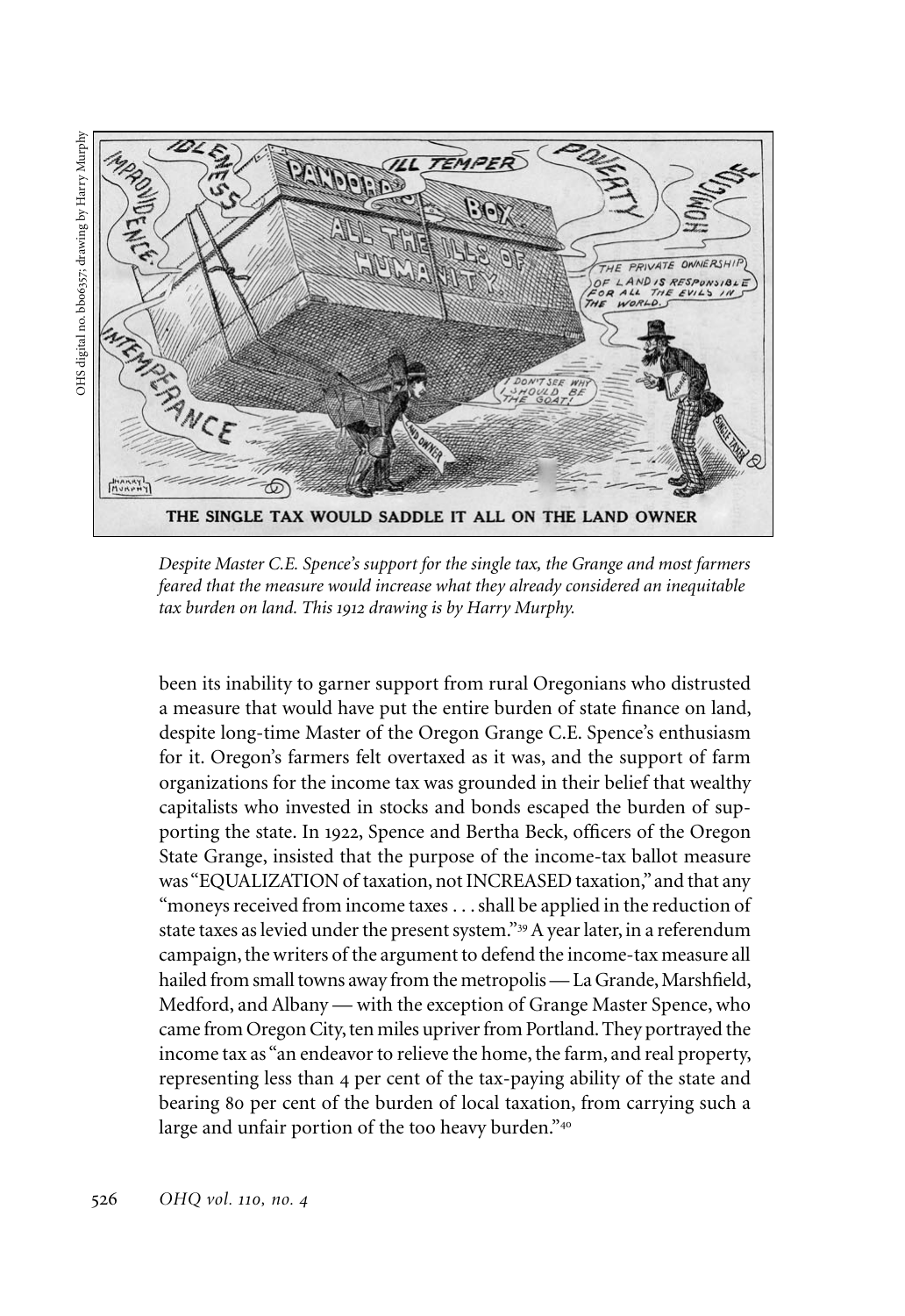Five years later, the OSFL joined the Grange and the Farmers' Union in getting an income-tax measure on the ballot, and President William Cooper and Executive Secretary Ben Osborne joined Grange leaders George A. Palmiter and Bertha J. Beck in submitting the arguments in favor of the measure to the *Voters' Pamphlet*. Despite the shift in personnel, the arguments remained the same: the measure "taxes the individual according to his ability to pay." The income tax would not be used to "provide more money for the legislative assembly to spend," but would rather "reach intangible wealth that is now escaping its share of the tax burden that is now being carried by the direct property taxes." Though the argument warned that "Civilization will perish" unless progress could be obtained "without class hatred," asserting that the measure addressed grave inequalities, the progressive income tax promised little more than greater fairness in taxation.<sup>41</sup>

If William U'Ren embodied the unified and transformational goals of the single tax movement, Walter Pierce might serve as the embodiment of the pragmatism of the income-tax movement and of the decline of populist radicalism.<sup>42</sup> Pierce, who first served as a state legislator from Union and Umatilla counties in eastern Oregon, would gain the governor's office in 1922. There was something chameleon-like about Pierce, whose emphases and loyalties could shift with the wind. In early 1919, for instance, Pierce stoked the fires of class conflict before an OSFL convention by denouncing American "Bolshevists of big business who were controlling commerce and industry to the detriment of the common people," and he told the trade unionists "the hour had come for the producers in Oregon on the farm and in the cities, to pull together to save the country from disaster." A little more than a year later, however, in the midst of the postwar red scare, Pierce took on the radical Non-Partisan League in a speech to the Oregon Taxpayers' League and warned of the dangers of the class politics in which the League engaged and that it would "only hasten the day of chaos that may be near at hand."<sup>43</sup> While Pierce worked to reduce the burdens on property taxes, he increasingly recognized the need for the state to take on new roles, and in the 1930s, he became a committed New Dealer. His biographer notes that he supported public-owned hydroelectric plants, old-age pensions, and unemployment relief.<sup>44</sup> Yet, Pierce was no mere liberal advocate of the state; he was also closely associated with nativist politics. In 1922, Pierce supported anti-Japanese legislation, and he accepted the electoral support of the Oregon Ku Klux Klan in his successful run for governor, following up his election by appointing Klansmen to state office and further igniting assertions that he himself was a Klansman, a matter that remains uncertain. Less in doubt is that Pierce could tell audiences what they wanted to hear.<sup>45</sup> And in that regard, Pierce helped create the coalition — one considerably larger, though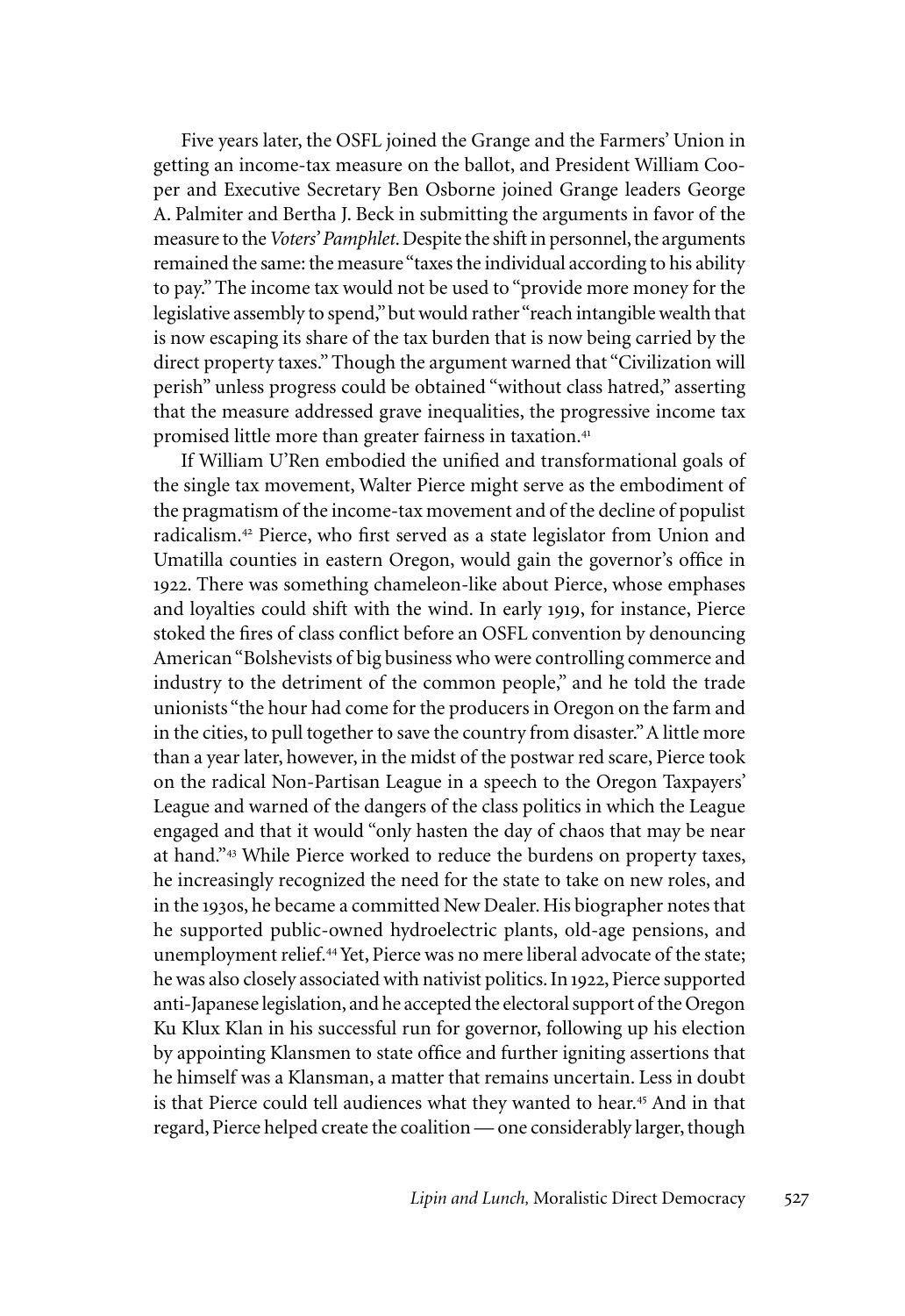less utopian than that assembled by U'Ren to fight corporate control over local government — that was necessary to both build and sustain a broader commitment to state action.

IF THE EARLIER PERIOD revealed an adaptation among grass-roots electoral coalitions toward the expanded state and pragmatic politics of the New Deal, the past thirty years have given rise to a new breed of direct democrats. Political forces on the right, at the opposite end of the ideological spectrum from those who brought the system into being, have made repeated use of the initiative and, to a lesser extent, the referendum. Dedicated to overturning egalitarian changes from the 1960s and 1970s, if not the New Deal order, these conservative groups — often led by the same individuals over extended periods — have made repeated efforts to reduce taxes and limit government's influence in the economy, but also to increase government intervention on behalf of traditional social controls, particularly limits on gays and lesbians, and to limit aspects of the lives of women, particularly as they regard access to abortion. As was the case in the earlier era, disagreements about economics and the role of the state were interwoven with cultural and religious beliefs.

Religious conservatives, particularly the Oregon Citizen's Alliance (OCA), made extensive use of the initiative (and, to some extent, the referendum) during the 1980s, 1990s, and the first years of the new century, attempting to reestablish traditional social controls. Some of their efforts have succeeded, such as amending the state constitution to ban same-sex marriage, but most have failed. Nonetheless, there have been times during this period when Oregon has been the focus of a good deal of national attention as a state in which cultural politics with national implications have played out.<sup>46</sup> This reaction in Oregon has been part of a much broader national reaction among religious conservatives and other groups who felt threatened by relaxation of traditional social controls. An abundant literature, starting with the work of Thomas Edsall, addresses the ways in which the tax-reduction proposals of the late 1970s were part of a truly national backlash against the social, cultural, and political changes that reshaped American life starting in the early 1960s. Supporters of such measures opposed a wide array of social and political changes that emerged during the 1960s and 1970s — from the civil rights movement on, including the feminist and environmental movements that followed — as well as efforts by other minority groups, such as Native Americans, Asians, and Hispanics, to claim more equal status. They sought a return to a more settled, conventional time that may have been more imagined than real but that had very substantial appeal, particularly when articulated by a politician with the skill of Ronald Reagan.<sup>47</sup>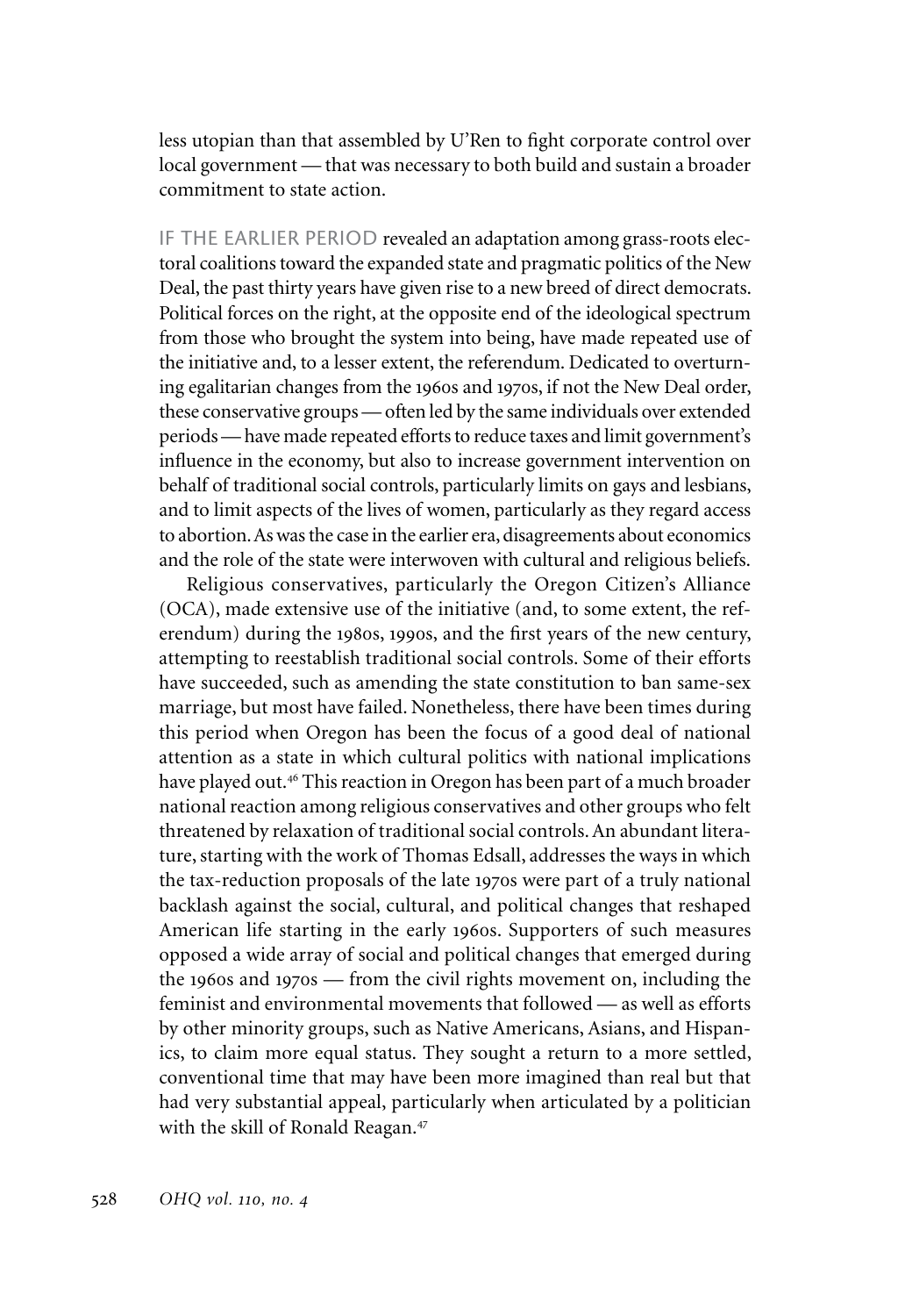Despite Oregon's reputation for political innovation, this movement experienced its first major statewide success in California, where in 1978, after a number of failures, conservatives passed an initiative — Proposition Thirteen — that severely limited property taxes and became a focus for national attention.<sup>48</sup> Property taxes were cut dramatically, and the initiative's sponsors, Howard Jarvis and Paul Gann, previously nuisance figures on the fringe in California politics, became celebrities. In the same year, populist conservatives in Oregon qualified for the ballot the first of five (1978–1986) successive initiatives that proposed to effectively cut property taxes almost by half. Because public schools were largely financed through property taxes (and because Oregon, unlike California, did not have a sales tax to provide revenue as a substitute), had they passed, those initiatives would have reduced funding so much that most public schools would probably have been forced to close.<sup>49</sup>

The immediate goal of the tax cut initiatives was, of course, to reduce taxes. But proposals to limit taxes had been made earlier, and repeatedly had either failed to qualify for the ballot or had been rejected. By 1978, the political climate had begun to shift. The connections between national conservative economic politics and cultural resentments were perhaps most outspokenly articulated by Lee Atwater, who was a key Republican campaign consultant deeply involved in both the Ronald Reagan and George H.W. Bush campaigns for president in the 1980s. He explained:

You start out in 1954 by saying "nigger, nigger, nigger." By 1968, you can't say "nigger" that hurts you. Backfires. So you say stuff like forced busing, states' rights, and all that stuff. You're getting so abstract now [that] you're talking about cutting taxes, and all these things you're talking about are totally economic things, and a byproduct of them is [that] blacks get hurt worse than whites.<sup>50</sup>

In 1978, 1980, 1982, 1984, and 1986, anti-tax activists placed initiatives before Oregon voters to reduce property taxes to a maximum of 1½ percent of assessed value but were defeated, though in 1982 and 1984, the margins were extremely thin; in 1982, during a deep recession, 49½ percent of voters supported the tax limit proposal. All the initiatives from 1978 to 1984 proposed to simply cut property taxes from existing levels — then typically between 2½ and 3 percent, depending on the district — almost by half in one fell swoop. The consequences for elementary and secondary schools would have been catastrophic, and opponents, including virtually all state leaders and traditionally influential community organizations, drove the point home successfully, if narrowly, in five consecutive elections. Oregonians working in the movement to limit property taxes articulated a rejection of politicians and bureaucrats that would be used by other conservative activists.<sup>51</sup>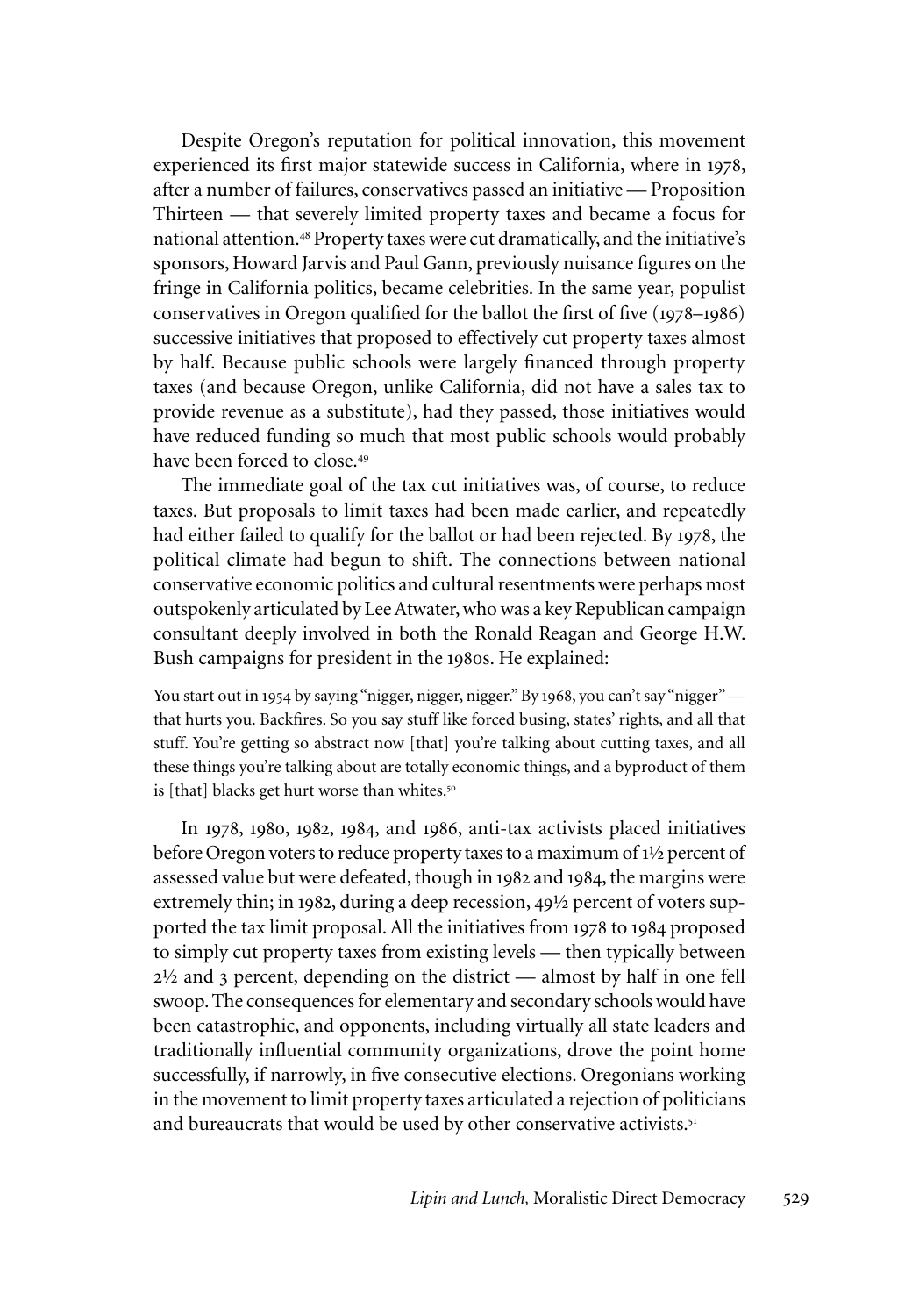The movement picked up steam with the appearance of Ray Phillips, a retired boilermaker and prize-fighter who became a much celebrated spokesperson for those who resented "liberal elites." Termed by the *Oregonian* a "tax-limitation curmudgeon," Phillips demonstrated great animus for liberal politicians, whom he was known for denigrating as "the wine and cheese set," and he took special aim at the Multnomah County Commissioners in 1984 for supporting light rail, which he termed "WPPSS on wheels," associating the transportation option with a failed public project in Washington. Though he particularly despised Earl Blumenauer, he denounced all the commissioners, "every damn one of them," for having "lived off the taxpayer all their life. And," he pointed out, "they talk like they know what's good for us."<sup>52</sup>

The movement reaffirmed Phillips's resentment toward the social welfare state. Arguments in the *Voters' Pamphlet* from the Women's Legislative Council linked the 1978 Oregon measure to a national "People's Tax Revolt" against "bureaucrats and government waste," distinguishing between necessary "services such as police and fire departments," and the "PROLIFERATION OF NEW PROGRAMS AND 'SERVICES'" provided by liberal politicians.<sup>53</sup> Six years later, Ralph Edwards, chair of the Libertarian Party of Oregon, identified the increase in school spending as one of the costs that liberals had allowed to escalate beyond reasonable limits, largely through the hiring of more bureaucrats to administer the schools. Edwards asserted: "Since 1950, the real cost per pupil (corrected for inflation) of government schools has nearly *tripled*; while, by every objective measure, quality has declined." His argument spoke of "government" schools, instead of "public" ones, and he pointed out that "spending on nonteaching positions has ballooned to 40% of all salaries in government schools," while it comprised "less than 10% of salaries in many excellent alternative schools."<sup>54</sup>

Similar points had been made two years earlier, when Vernon White, the research director for the Oregon Taxpayers Union, attended a meeting of the Portland School Board to attack the members for engaging in "scare tactics" in their denunciations of property-tax limitation measures. White informed them, "the law prohibits the use of public resources to influence elections. . . . Yet we saw propaganda broadside after propaganda broadside — thinly disguised as 'information' — sent home with school children." Otherwise, White repeated the basic theme of the movement: that the "district is overloaded with administrators and other non-classroom professionals."55

The conservative movement's critique of the schools ran broad and deep. Conservatives wanted mandatory school prayer reinstated and opposed the teaching of evolution and secularism more generally. For religious conservatives, who objected to the social changes that had been either formally enacted — as in the Civil Rights and Voting Rights acts — or that had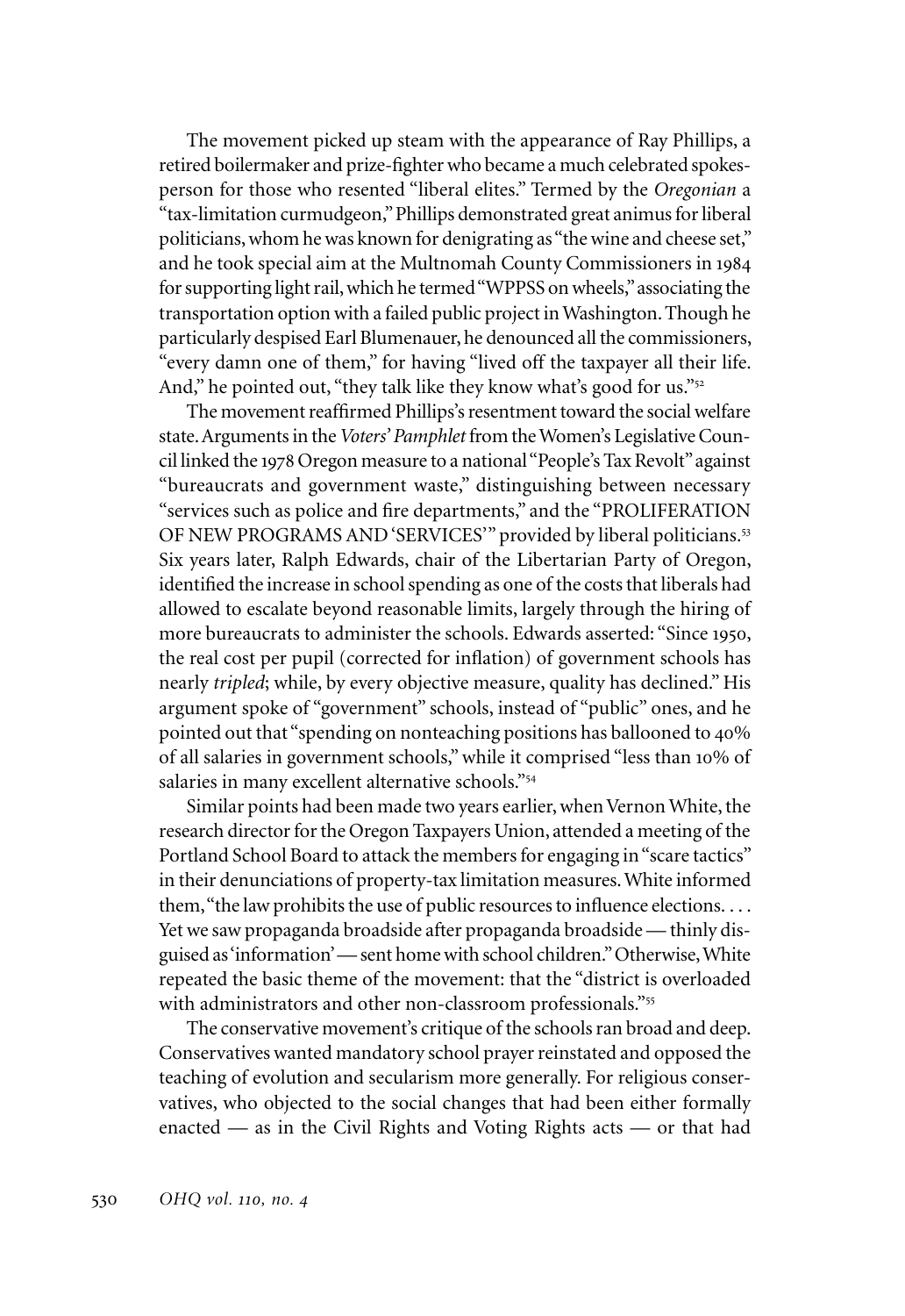evolved through altered social customs as well as legal change — as in more equal status for women — the modern curriculum of the public schools was anathema. Many withdrew their children from public schools in favor of either religious schools or home-schooling, so the cost of public education, borne by taxes, was particularly obnoxious for them. In 1986, for example, as religious conservatives organized to challenge the renomination of Senator Bob Packwood at the national level, they were also active at the state level, challenging public school funding. The *Oregonian* reported:

The conservative education agenda would radically reshape public education. Among the programs it wants abolished are preschool programs and kindergarten . . . sex education [and] virtually all school counseling . . . global education and talented-andgifted programs.<sup>56</sup>

At the same time, a religious conservative, Jack Reynolds, ran for state Superintendent of Education. His candidate statement in the Voter's Pamphlet was revealing:

You should know that evolution is a fraud. No transitional forms exist for man or animal. The evolutionists' "proofs" have [been] hoaxes. For example, "Nebraska Man" was built from a pig's tooth, "Piltdown Man" was a modern ape, and the "Archaeopteryx" was proved to be a hoax. . . . Even more ridiculous are the claims as to the Earth's origin. The evolutionist's theories such as "Steady State," "Big Bang," "Abiogenesis," etc. have all been proved wrong. It is well known that Jesus (GOD) created the earth, man, and animals in six days.<sup>57</sup>

The challenge to Packwood had been made by Baptist Minister Joe Lutz, whose campaign demonstrated how the anti-statist property-tax revolt drew from religious conservatives who, according to the *Oregonian*, felt the "deep-seated anger many evangelical Christians feel toward Packwood's strong support of legal abortion." Lutz, however, did not limit himself to moral concerns regarding individual behavior. He also attacked the Federal Reserve System and called for the return to a dollar redeemable in gold and silver and for the repeal of Social Security. Closer to home, Lutz was critical of Packwood's support for federal control of the Columbia River Gorge and the extension of wilderness protections in Hell's Canyon, and he also attracted voters upset by Oregon's land-use planning laws.<sup>58</sup>

Phillips had assembled a statewide, populist-conservative organization of activists who proved adept at collecting the signatures needed to qualify initiatives for the ballot, and he then campaigned in favor of them in the fall. By the time of his death after the 1986 elections, his organization had split into two factions. One, composed of those anti-tax activists who had followed him since 1978, wanted to use the same approach as Phillips had.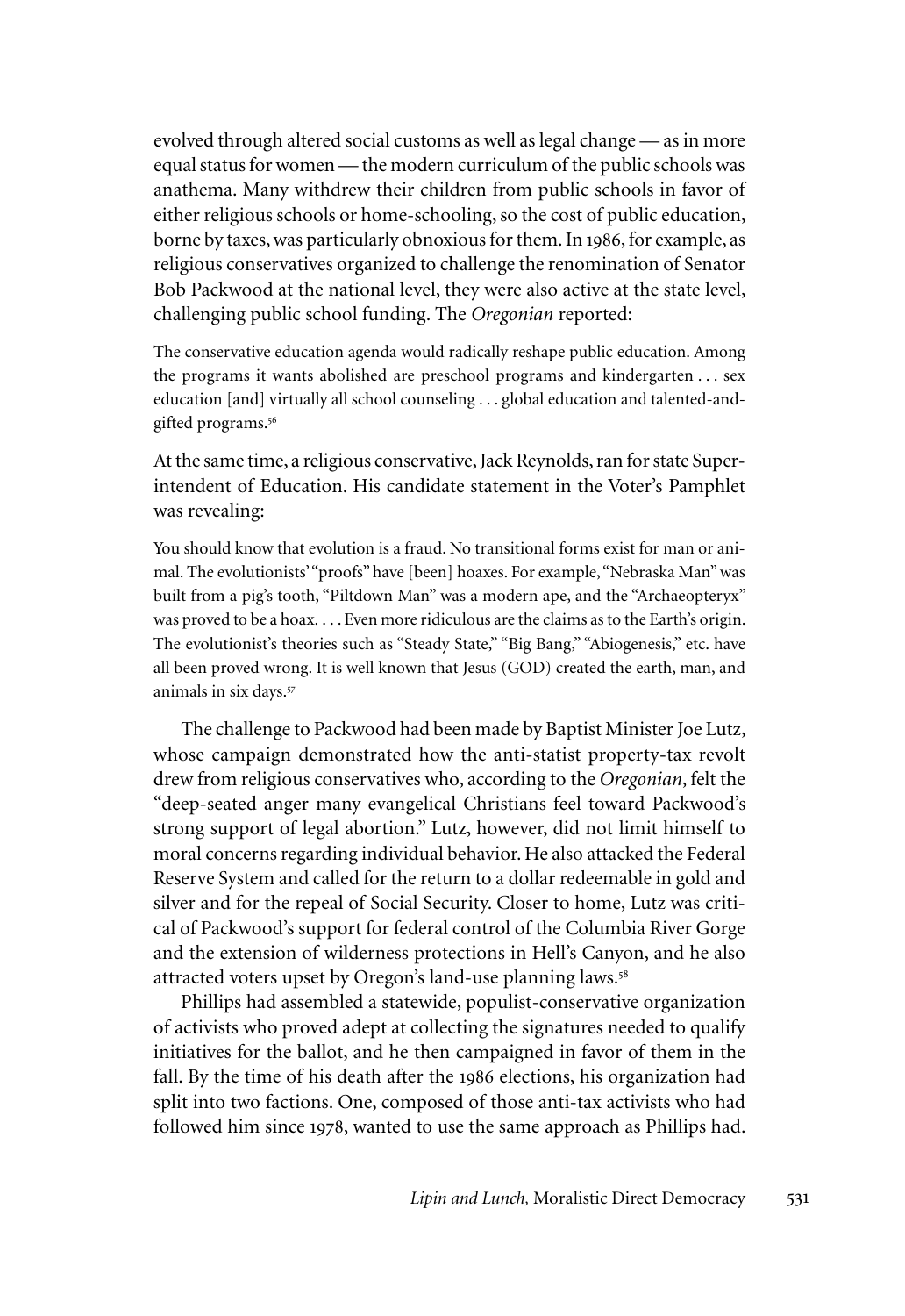The dissident group was led by Don McIntyre and Frank Eisenzimmer, two health-club owners from Gresham who responded to five straight defeats by adopting a strategy they believed would prove winnable. Their new proposal was to phase in cuts to property taxes over five years, rather than making the cut — almost half in most districts — all at once. The measure they wrote contained language indicating the state would have to compensate local school districts for reductions in revenue caused by property-tax reductions. Because this internecine struggle split the organization, a property-tax limit measure did not appear on the ballot in 1988.

By 1990, the split resulted in a new property-tax limit initiative, Measure Five. Debate over the measure followed familiar patterns, with opposition growing as voters learned how much the property-tax cuts would damage schools (and, to a degree, other public services). It appeared in early October that public support for Measure Five was declining, indicating that it would be defeated as the measures from 1978 to 1986 had been. But during October, property-tax bills began to be delivered, and particularly in the Portland metro area, there were large increases. The higher tax bills were not the result of higher rates but of Oregon's booming economy. By the late 1980s, Oregon had become a favorite location for expansion of high-tech firms, mainly from California, so large numbers of new, relatively affluent workers were moving to Oregon. Moreover, the new workers often brought with them substantial amounts of cash because they had sold houses in markets — particularly California — where values were notably higher. As a result, the newcomers were bidding up housing values in Oregon, and because assessments reflected those higher values, property-tax bills rose quickly in the most urbanized part of the state, where the high-tech industry was concentrated.<sup>59</sup>

In prior elections, property-tax limitation measures had failed in Multnomah County, the largest and most Democratic county in the state, where Portland is located. But in mid to late October, after the arrival of the higher tax bills, public opinion shifted somewhat in favor of Measure Five. Even though the change was not dramatic, it was enough; on election day, Multnomah County voted in favor of the property-tax limit, and it narrowly passed statewide.<sup>60</sup>

Measure Five's final limits were phased in over a five-year period. The initiative had not limited assessments, only the tax rate, and as Oregon's high-tech sector continued to boom through the mid 1990s, assessments continued to rise. In many cases, declining tax rates were offset by quickly rising assessments; as a result, many homeowners did not get reduced tax bills, or if they were less, the reduction was small. In response, the antitax forces, organized by 1996 under a new name as the Oregon Taxpayers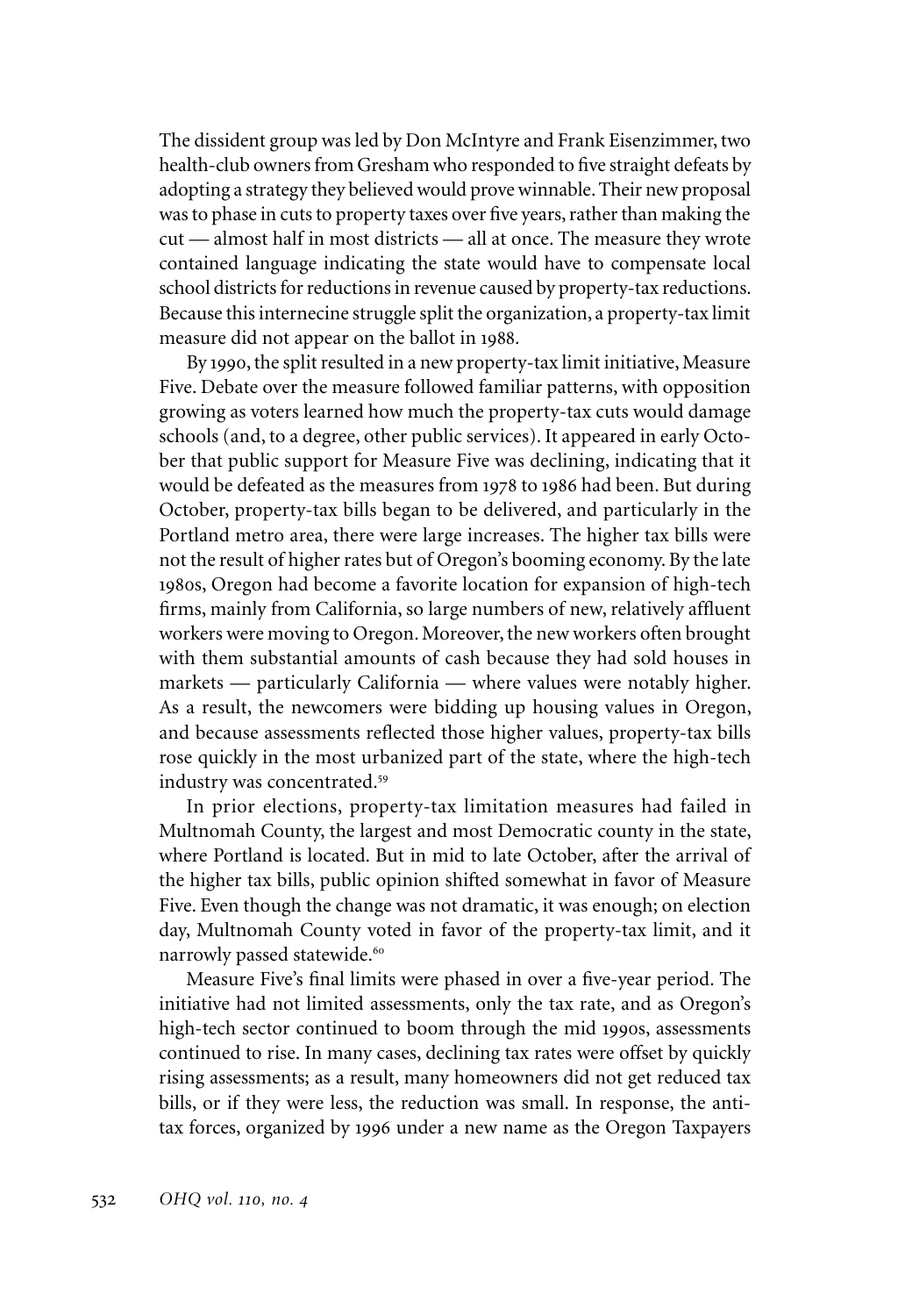

*Don McIntyre (at the podium) and Tom Denehey (in the foreground, at right), Chief Petitioners for Measure Five, celebrate their property-tax limit victory in 1990, following five earlier defeats from 1978 to 1986. Also in the photograph are, from left, Frank Eisenzimmer, Eileen Bartlett (behind McIntyre), Carl Bartlett, and Craig Flynn (behind Denehey).*

United (OTU) and with a new director, Bill Sizemore, sponsored another property-tax limit initiative, which became Measure Forty-Seven on the 1996 ballot. It capped assessments at their 1995 levels and further reduced property taxes by another 10 percent — allowing only very minimal growth, less than inflation, in assessments in subsequent years — which reinforced the effect of Measure Five, requiring the state legislature rather than school districts to fund k-12 schools. That concentration of power in Salem did not go unnoticed, but the conservatives who had sponsored Measure Five in 1990 and Measure Forty-Seven in 1996 were ideologically in favor of forcing reductions in government services, so they were not particularly bothered by the concentration of power in the state government, as long as public services continued to decline.<sup>61</sup> Although Measure Forty-Seven passed, it was found by lawyers to include some provisions that were unconstitutional. The legislature, by this point under the control of Republicans for the first time since the 1950s, responded by redrafting the key provisions in the initiative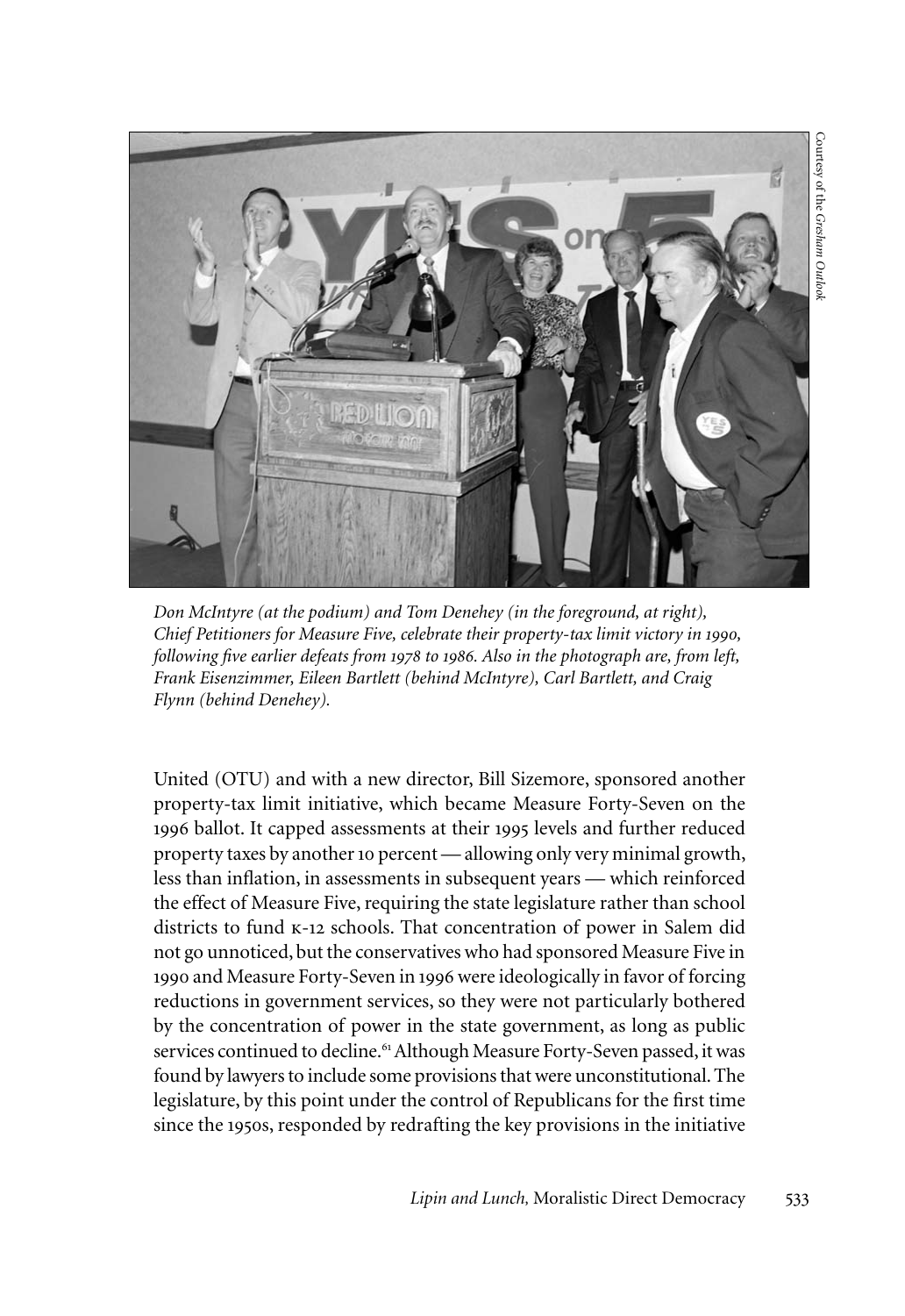into a legislative referral that went to voters during the legislative session in 1997 as Measure Fifty, which voters also approved.

The compatibility between anti-state and moralistic politics, so evident in the Lutz campaign against Packwood, had been demonstrable from the beginning of the late twentieth-century conservative use of the initiative system. As Phillips's organization mounted its first anti-tax initiative campaign in 1978, opponents of abortion fought an unsuccessful battle to forbid the spending of public monies on abortions. Still, the measure focused on the state as much as the tax limitation measure did. Arguments in the *Voters' Pamphlets* spoke of abortion as "a heinous sin" and claimed opponents "are being told by their elected officials that not only will society tolerate the practice of abortion on demand, but that the objectors must involuntarily underwrite the practice out of their own pockets!"<sup>62</sup> The chair of Oregonians Opposed to State-Financed Abortion, Beatrice C. McClellan, asserted that "the state may no longer 'promote abortion,' by advocating its use for birth control, population control, elimination of defective babies or reducing welfare roles." Publicly funded access to abortion certainly was one of numerous reasons conservatives in Oregon sought to reduce the realm of the state.<sup>63</sup> Further, there are hints in patterns of the vote in 1978 that anti-tax and anti-abortion constituencies strongly overlapped: the anti-tax Measure Six and the anti-abortion Measure Seven both received 48.3 percent of the vote statewide, and county-by-county results reveal similar patterns.<sup>64</sup>

In the late 1980s, there was a national effort by religious and cultural conservatives, reflected in Oregon by the Oregon Citizen's Alliance (OCA), which sought to revive restrictions on pregnant women by adopting state laws to make abortion illegal, as it had been in most states prior to *Roe v. Wade* (1973). The attempts at recriminalization of abortion were focused at the state level because the U.S. Supreme Court had ruled in a case, *Webster v. Reproductive Health Services* (1989), that Pennsylvania could impose a series of restrictions on women. That case seemed to signal a readiness by the conservative court majority to overturn *Roe*, which would have returned abortion policy to the states.<sup>65</sup> The signal from the court was a powerful stimulus for religious and cultural conservatives, including those in Oregon, where in 1990 the OCA qualified a measure to outlaw abortions.

Even before, in 1988, the OCA had sought to repeal state employment rights for gays and lesbians. In 1992, the OCA qualified its best known initiative, Measure Nine, which threatened to deny legal rights to gays and lesbians. Lon Mabon, leader of the OCA, denounced homosexuality as comparable to bestiality and necrophilia, and he termed gays and lesbians as "abnormal, wrong, unnatural, and perverse." The initiative included language that would have banned state "promotion of homosexuality." If it had passed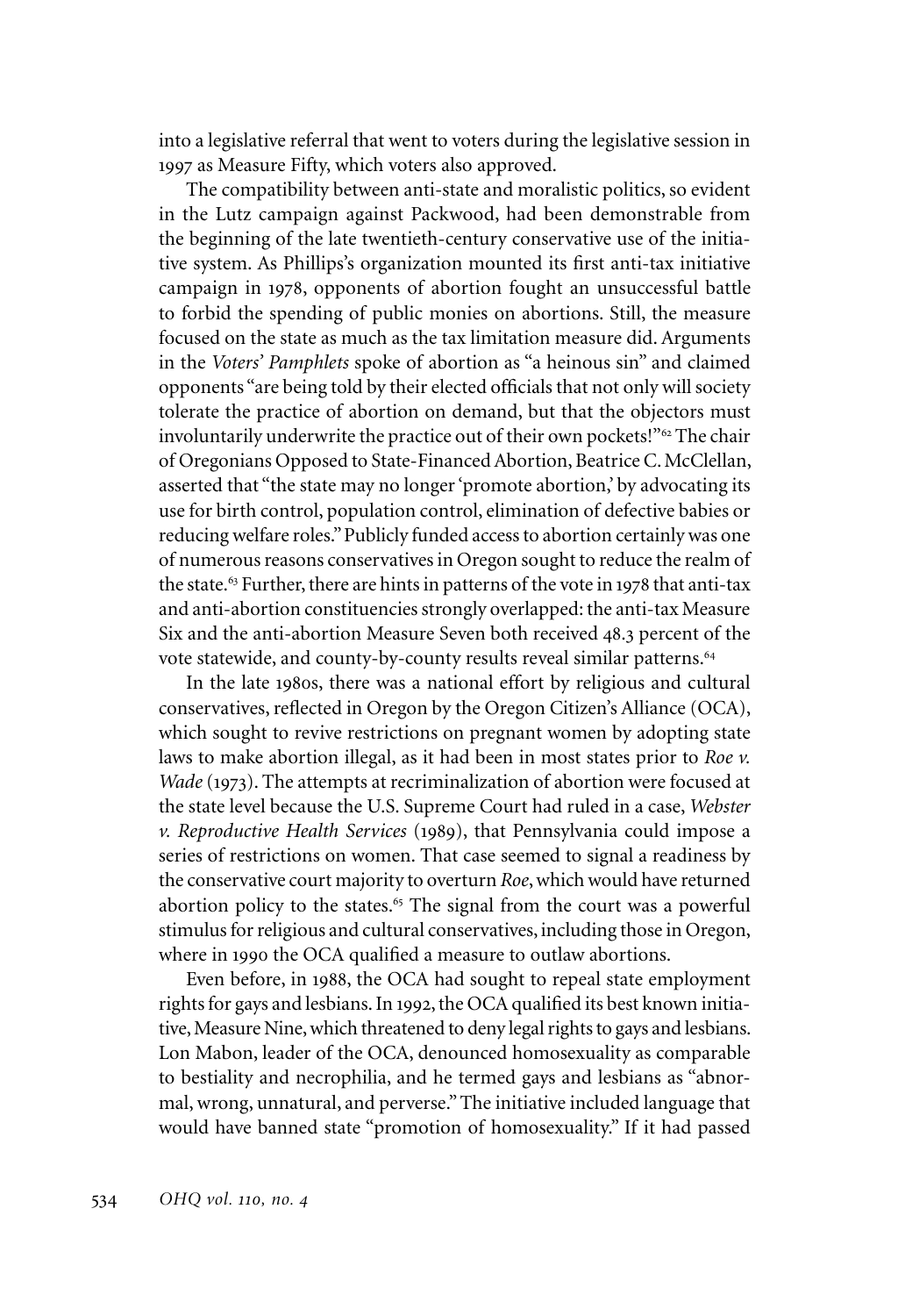OHS collections, Gay and Lesbian Organizations, MSS 2988-4



# **NO SPECIAL RIGHT TO DISCRIMINATE**

*As this campaign ephemera demonstrates, the OCA's qualification of Measure Nine (to deny legal rights to gays and lesbians) stimulated political organization — "counter-mobilization" in the language of political science — among those in the targeted community and their civil libertarian supporters.* 

and withstood judicial challenges, the measure would likely have required state and local governments to fire anyone who was gay or lesbian — and their supporters — that is, those who "promoted" them.<sup>66</sup> Measure Nine failed, but — given its hyperbolic language (and potential effects) — by a relatively close margin of 56 percent opposed and 44 percent in favor. Two years later, in 1994, the OCA returned to the ballot with a slightly revised initiative that would have had much the same legal effect, but with some of the most extreme language from 1992 removed. The 1994 initiative became Measure Thirteen; it also failed, but quite narrowly, losing by 52 percent to 48 percent. During this period, in 1994 and 1996, two initiatives to weaken the state constitution's guarantee of free expression — broader than guarantees in the national constitution — and to authorize censorship qualified for the ballot. Sponsors focused on clubs with nude dancing, but the measures would have allowed for much wider censorship; both, however, failed.<sup>67</sup>

OCA's founders formed their group in response to the failed Joe Lutz campaign, which had blended anti-statist and religious conservatism. Activists who attended the new organization's first statewide convention in 1987 shared broad hostility toward the various social changes that most conservatives associated with the Great Society and the upheavals of the 1960s.For instance, answers in response to a questionnaire reflect the hostility of the delegates to civil rights laws and policies that protect African Americans, other minorities, and women, as 80 percent responded that they would repeal the Civil Rights Act, 57 percent favored repeal of the Voting Rights Act, and 98 percent opposed affirmative action. The OCA delegates also expressed opposition to changes in the status of women. Nine out of ten expressed opposition to the Equal Rights Amendment, which would have rendered women constitutionally and legally equal to men, but even more telling was the 80 percent who opposed the existence of college women's sports programs. The activists, both male and female, who supported the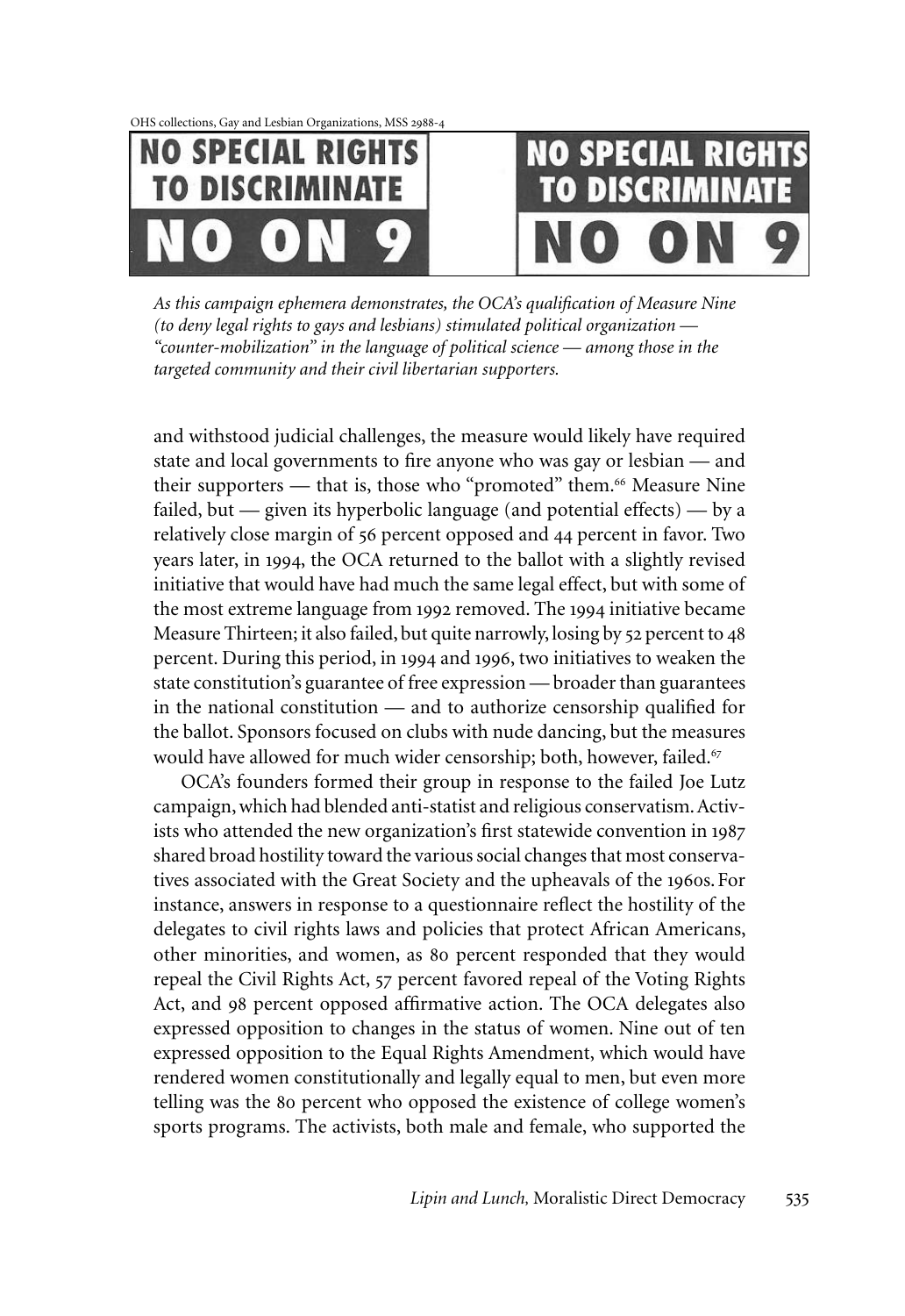OCA campaigns against gays and lesbians often spoke of defending the traditional family; they seem to have meant female dependence on men as well as the defense of white privilege.<sup>68</sup>

Survey results do not fully capture the intensity that subsequent researchers found during interviews with religious conservative activists. In 1994, sociologist Vernon Bates held a series of interviews with OCA activists that reveal the populist and religious foundations of the movement. Bates notes that the leaders, sensitive to charges that they were religious bigots, often deployed "the language of pluralism" and asserted that the OCA was a diverse organization with Jewish and Catholic members. Nonetheless, in interviews, they often were much less careful. One leader, for example, told Bates that the state had a legitimate interested in fomenting cultural and religious homogeneity:

The government's responsibility is to support the Judaeo-Christian philosophy. This is very clear from the founding fathers. If we are talking about opening up the schools for prayer to Buddhists and Hindus and Satanists, then that is clearly not the intention of the founders of this country. That cannot be tolerated. . . . I do not want an equal playing field for other religions knowing what I know about the founding fathers. I am comfortable saying this and I will be severely criticized for it and I welcome it. . . . Cultural diversity promotes separatism. Why not just have American culture? We have some people in this country who want to be Africans. If they want that they should just go back to Africa.<sup>69</sup>

OCA activists levied some of their harshest criticism at their Republican rivals in ways that stressed their populist disdain for economic elites. Jay Lewis, OCA coalition director, told Bates that the former Republican state party chairman, Craig Berkman, and other economic conservatives like him were not acceptable allies. Lewis rejected compromise within the big tent of the GOP. "We cannot compromise with people like Craig Berkman," he explained, "because God does not want us to. This is war and you do not compromise." One activist explained for Bates that economic differences reinforced moral ones, using language that suggests the degree to which OCA politics have been driven by class resentment:

There are two kinds of Republicans, the country club Republicans and the moral conservatives. The country club Republicans just want to pay fewer taxes. They just want money and prestige. They stand for nothing but themselves. . . . The old Republican party is a status party and it will not last. They look down on the poor. We look at the rich and the poor the same way, whereas the rich judge you by what you have.<sup>70</sup>

Despite this activist's beliefs, the connections between anti-tax and antigovernment groups and religious conservatives were underscored in the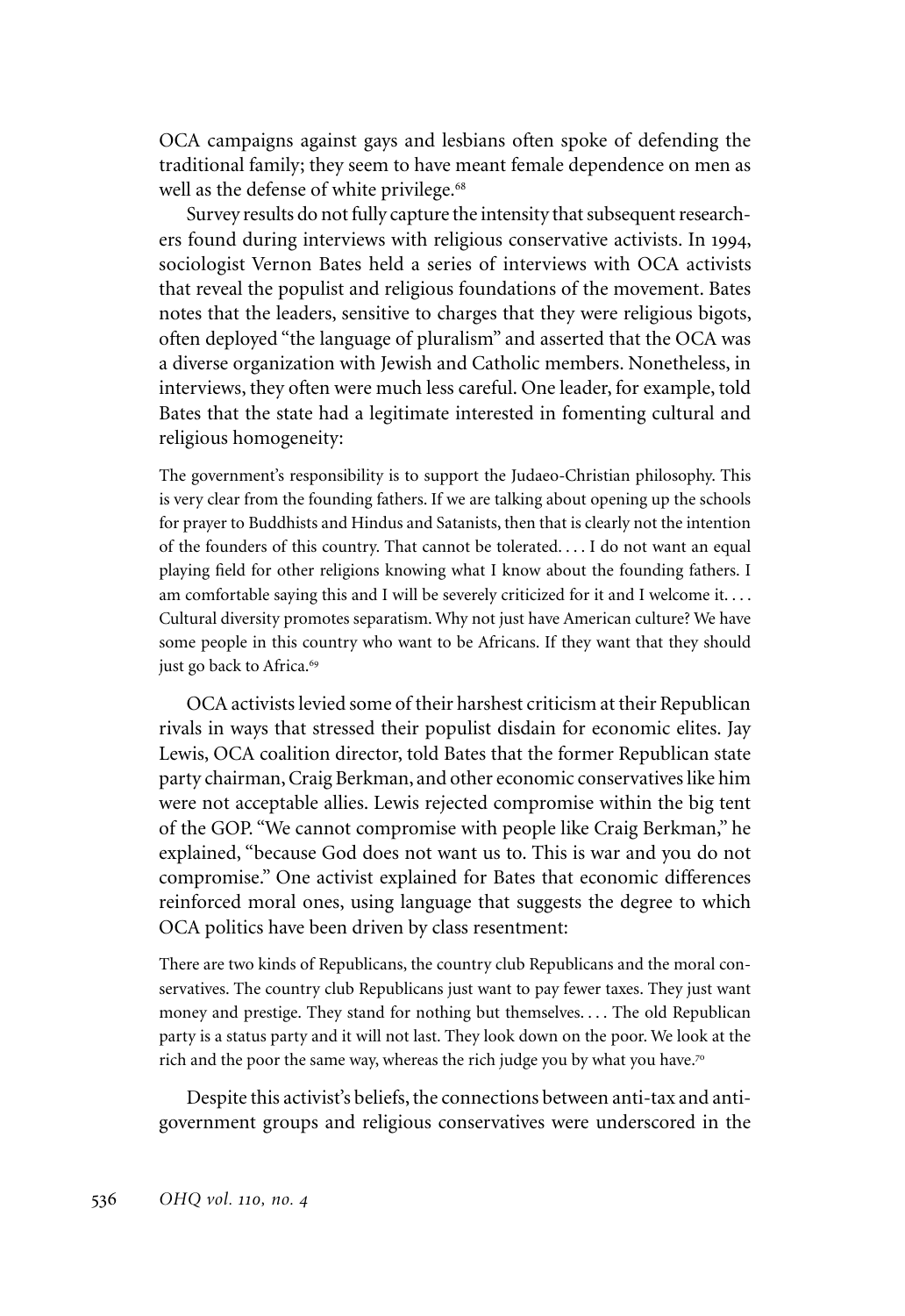1998 gubernatorial candidacy of Bill Sizemore, who became the Director of Oregon Taxpayers United (OTU), the successor to the organization Ray Phillips had originally assembled in the late 1970s. Sizemore took control of OTU prior to qualification of Measure Forty-Seven, the 1996 property-tax limit described above. In 1998, Sizemore ran as a moralistic conservative and easily won the Republican nomination for governor. More conventional Republican politicians who had held public office, and thus had more traditional political credentials, passed on the race because of the popularity of the Democratic incumbent, Governor John Kitzhaber. For Sizemore, whose political career had focused on initiative politics, the potential for growth in name recognition and expansion of fund-raising capacity were sufficient incentives to run, even if victory in November was unlikely. Sizemore ran as a religious conservative who favored the restoration of lapsed social controls — he opposed legal rights for gays and lesbians, legal abortion, and the new state assisted suicide ("Death With Dignity") law passed by voters in 1994 — but also presented himself as an economic conservative opposed, among other things, to a state transportation package because it included support for a light-rail mass transit system in the Portland area.<sup>71</sup> Richard J. Ellis, writing about the Oregon initiative process, pointed out in 2005 that, by that time, Sizemore had

championed initiatives that have sought to cut property and income taxes, reduce public employees' pensions, curtail the power of labor unions, abolish Portland's regional government, block the expansion of Portland's commuter railway, and link teacher pay to performance. . . . Contributing to Sizemore's success was that he turned the initiative process into a lucrative business. In 1997 Sizemore established his own signaturegathering firm, I&R Petition Services, Inc. Through this business, Sizemore was able not only to introduce his own initiatives but also qualify them.<sup>72</sup>

As Ellis points out, a series of court decisions in the early 1980s overturned an earlier state ban on paying petition signature gatherers, so initiative activists such as Sizemore — though hardly limited to him — placed dozens of initiatives and referenda on the ballot, so that of the eighty-two initiatives that appeared on the Oregon ballot between 1990 and 2002, seventy-four had been qualified using paid petition circulators.<sup>73</sup>

Sizemore's conservative positions as a candidate, much as the support for conservative initiative measures that he authored, extended across both economic and social issues. This combination of positions — particularly on social issues — would have made it difficult for Sizemore to prevail in a statewide contest in any event, but before the 1998 primary, the *Oregonian* revealed that he had run two businesses into bankruptcy prior to his involvement in politics.<sup>74</sup> In November, Kitzhaber obliterated Sizemore politically,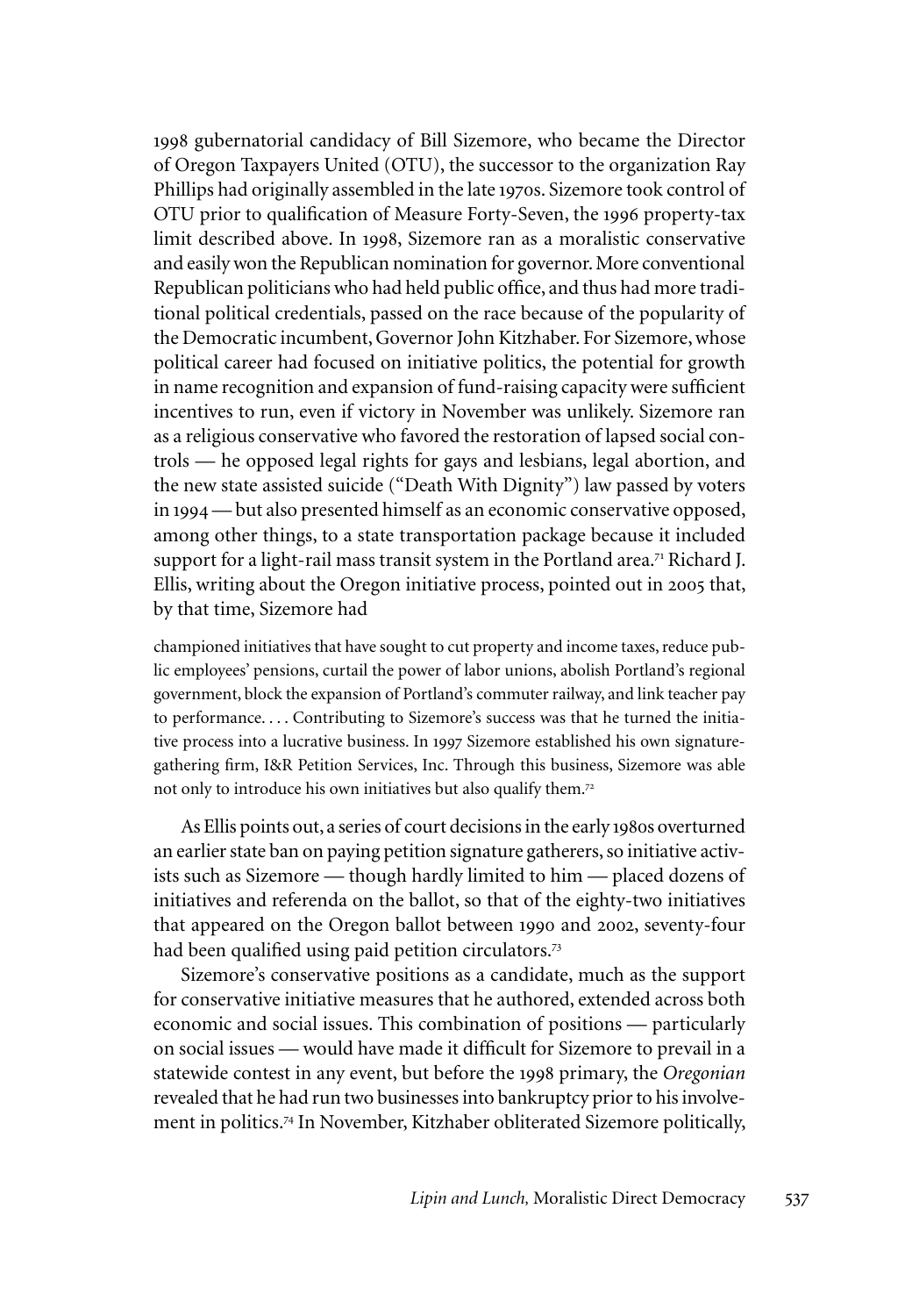Courtesy of Bill Sizemore Courtesy of Bill Sizemore



*Bill Sizemore, the Republican nominee for governor in 1998, exemplified efforts to revive both lapsed social controls (particularly on women and sexual minorities) and economic conservatism in order to dismantle government programs supporting organized labor and city services.*

winning by a modern record, 64 percent to 30 percent of the vote. The 1998 elections signaled declining influence for religious conservatives in Oregon politics; the activist base persists, but contemporary religious moralists have had less success in elections in the first decade of the new century than they had in the last decade of the twentieth century

As Oregon celebrates its hundred and fiftieth anniversary in the union, it is arguable that the most distinctive contribution the state has made to American political institutions — and to American political culture more broadly — has been the system of direct democracy that it was first to use (South Dakota had an enabling law on the books first).<sup>75</sup> Oregon has had the system of direct

democracy — the initiative, referendum, and recall — for over a century. The extensive use of direct democracy mechanisms in Oregon may well reflect the political culture of the state, one that was and is heavily influenced by "moralism." Oregon is one of the states in which a "moralistic political culture" has dominated. Daniel Elazar explains that in such a culture,

politics . . . is considered one of the great activities of man in his search for the good society — a struggle for power, but also an effort to exercise power for the betterment of the commonwealth. . . . both the general public and the politicians conceive of politics as a public activity centered on [a] notion of the public good and properly devoted to the advancement of the public interest."<sup>76</sup>

Elazar elegantly captured one of the most important traditions in American political life. "Political culture" establishes the foundation (or context) for political choices; the reason culture is so influential is that it is taken for granted — it consists of the assumptions, expectations, and norms that are so deeply rooted in collective identity that they are almost never examined.<sup>77</sup> Political conflicts arising from the new waves of immigration since the Irish famine of the mid nineteenth century have reflected profound differences between what Elazar described as the "moralistic" and "individualistic"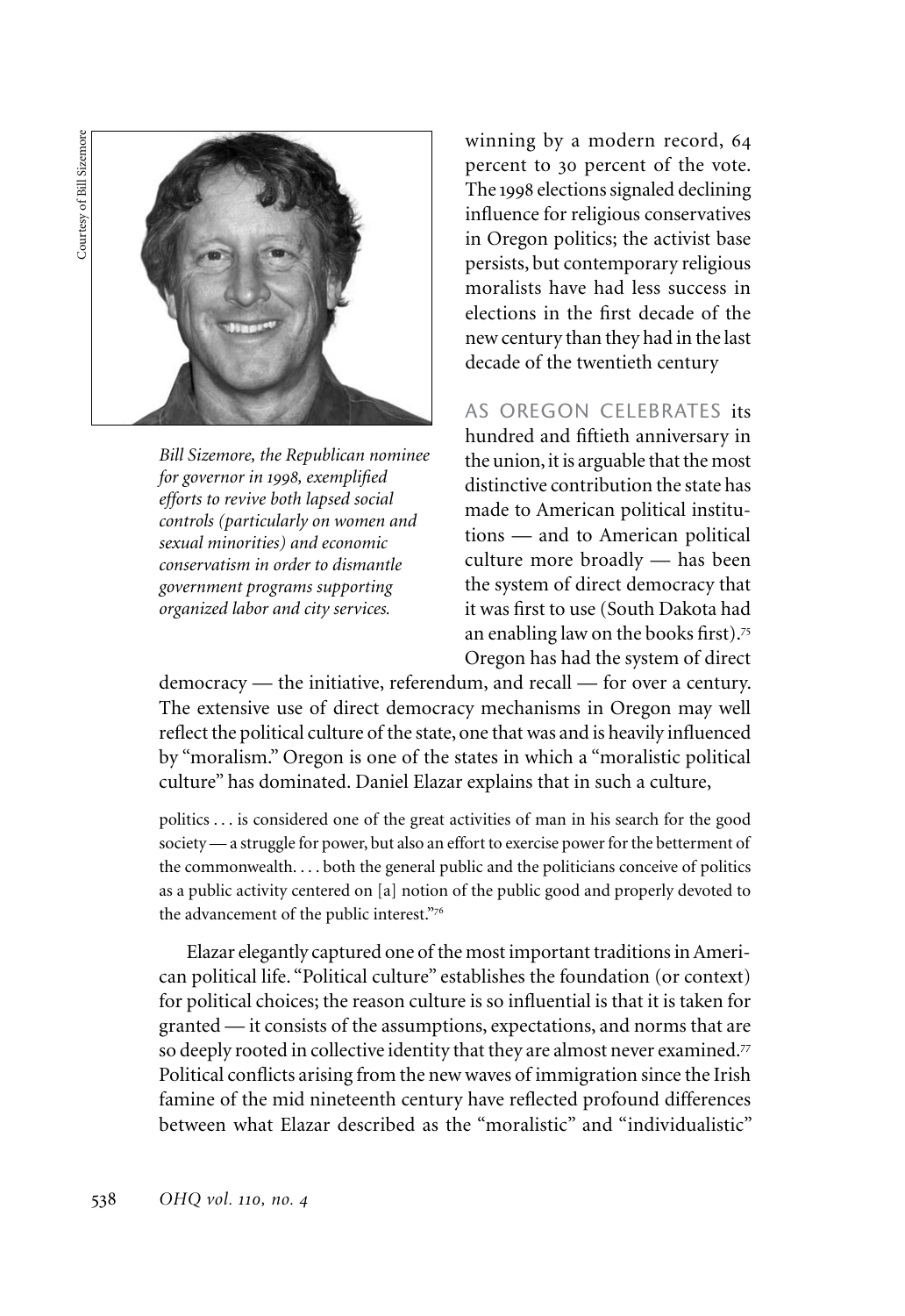political cultures, though others have seen these as differences between Protestant and Catholic cultures.<sup>78</sup> Whatever the sources, in Oregon (and, to a substantial degree, California and now Washington as well), the moralistic political culture has dominated. Fueled by populistic outlooks that blamed elites for the abandonment of principles understood to be both moral and traditional, the groups surrounding leaders such as William S. U'Ren and Ray Phillips have sought to put society back on the proper path by applying the tools of direct democracy.

Moral activists in both the movements covered here were capable of viewing state expansion as a means of imposing moral behavior on individuals. U'Ren and other populist progressives supported prohibition, attempting to help purify society and politics by ridding it of the corrupting influence of drink and the liquor lobby. The impulse has been stronger among OCA and other religious conservatives who have attempted to punitively rewrite state abortion laws and to restrict the legal rights of gays and lesbians. Despite the ideological distance between them, the early progressives and *fin-de-siecle* reactionaries shared an assumption that politics and government provided the appropriate forum in which to propose (and, eventually, to implement and enforce) new policies intended to reflect moral principles and to legislate moral behavior.

As insightful as Elazar's definition is, it does not tell us which public policies moralists favor or oppose. That is, the most influential political cultures can — and moralism does — encompass widely divergent public policies. Moralists agree that shared values writ into public policy should play a prominent role in the lives of citizens, but they differ strenuously over prescriptions the state should demand — that is, over the content of public policy. Nor does Elazar explain the widely divergent approaches taken by the historical movements discussed here. Once we move past the moralistic populism of these two movements, it should become clear that they had fundamentally different positions regarding the relationship between the economy and the state.

Populist progressives of the early twentieth century and populist conservatives of the more recent era generally have conceived of the state as the cause of moral decline and a social fall from grace. For activists like U'Ren who saw policy and statecraft as remedies for a republic whose foundations were under assault by an emerging corporate order and the power of great wealth — the single tax provided a natural-law remedy that would restore a natural social order that rewarded producers with the fruit of the labor. It was the corporate domination of the state legislature that led U'Ren to find mechanisms by which he could put producers in greater control over their own lives and rid the legislature of lawyers and corporate toadies, replac-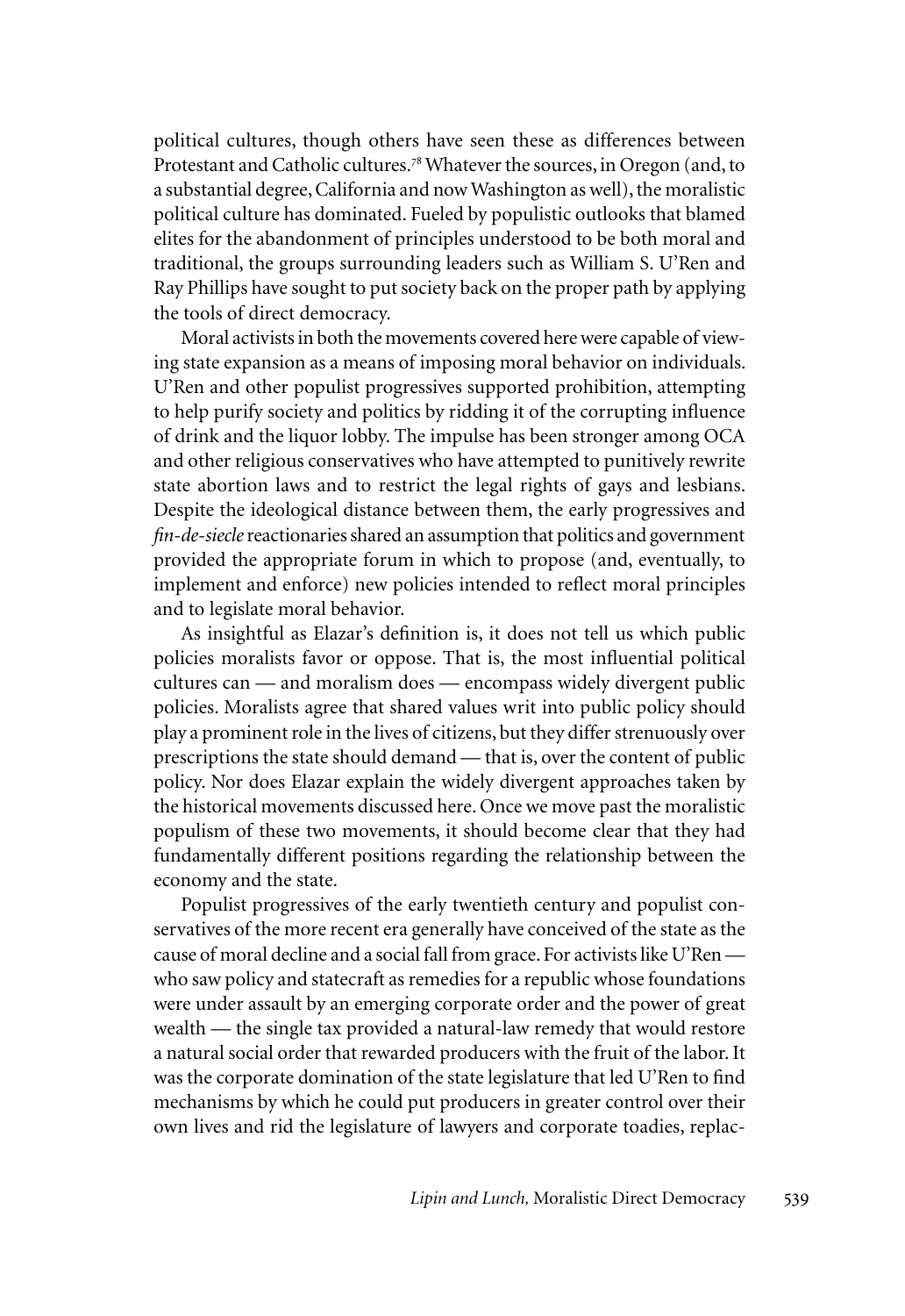ing them with working people and housewives. While some supporters of the single tax, especially the Oregon State Federation of Labor, would join the subsequent struggle to pass the state income tax, the later movement eschewed the transformative and moralistic grounding on which the single tax movement had been built. Income-tax activists sought to move public policy in the direction of a fairer and more progressive tax system, and their logic would not be incompatible with the level of state growth now associated with the New Deal.

That state has been the target of the late twentieth-century populist conservatives who have used the tools of direct democracy to attempt to reverse policy on the matter of taxes and economic equality. Those conservatives have also drawn on hostility to what they perceive as a liberal state that promotes diversity, gender equality, and toleration and promotion of homosexuality, seeing themselves as defenders of traditional family values. Though these moralistic populists have sought to impose state social controls on women and gays and lesbians, the movement originally gained ideological fervor by attacking the state as an alien and liberal imposition from above. Religious conservatives in Oregon have expressed hostility toward wealthy Republicans, but they have been more than willing to collaborate with that elite group on measures through which wealthy property owners have sought to lessen their tax obligations to the state. The anti-tax and religiously motivated conservatives have therefore drawn on similar visions. Moreover, specific moralistic and economic measures supported by conservatives reinforce the larger project of dismantling the state — if public support for the unemployed or those without health insurance is eliminated, for example, then the vulnerable would effectively be forced to rely on charity, and charitable organizations can enforce far greater cultural conformity on those being helped than can government. In this way, religious and economic conservatives, though they certainly have their differences, both seek to reverse the increased equality that rippled through American politics and, more broadly, culture, during the 1960s and 1970s. Populist conservatives have not simply worked to wither the state; they have especially promoted that reduction through acts that reduce the state's capacity to foster greater levels of economic equality. As it had been for the single taxers, economic budgeting and tax policy for the new right was powerfully informed by moral concerns.

Oregon's embrace of direct democracy has enabled populists to make repeated efforts to restore "traditional" or moral values they believe politicians have a vested interest in ignoring. Going around the party apparatus, political activists like U'Ren and Phillips have sought to provide voters with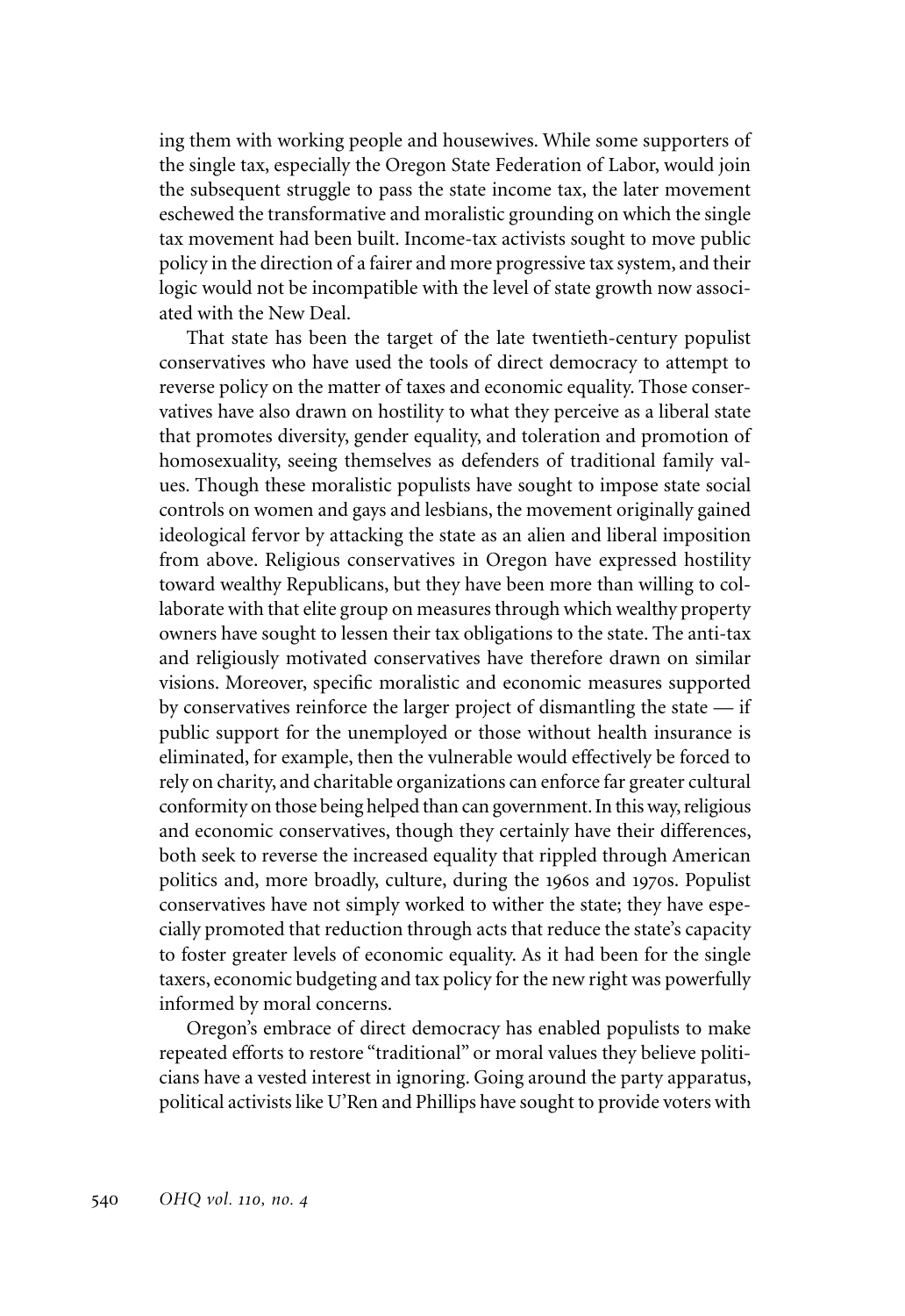a more direct voice in reforming society, and the ease of access to Oregon's ballot has provided motivated groups multiple chances to have just such an impact.

#### **NOTES**

1. See David Alan Johnson, *Founding the Far West: California, Oregon, and Nevada, 1840–1890* (Berkeley: University of California Press, 1992), 139–88.

2. Richard Ellis, "Direct Democracy," in Richard A. Clucas, Mark Henkels, and Brent S. Steel, eds., *Oregon Politics and Government: Progressives versus Conservative Populists* (Lincoln: University of Nebraska Press, 2005), 65. Shaun Bowler and Todd Donovan argue the critical factor explaining Oregon's reliance on direct democracy has been the ease of access to the ballot, something that experienced consultants and activists have become expert at exploiting, as well as the use of paid petition circulators. Shaun Bowler and Todd Donovan, *Demanding Choices* (Ann Arbor: University of Michigan Press, 1998).

3. Brad Cain (AP), "Lawmakers Push Back against Costly Initiatives," *New York Times*, July 27, 2009.

4. On the waning and waxing of initiatives in Oregon in the last century, see Ellis, "Direct Democracy," 65–69.

5. Quoted from Clucas and Henkels, "A State Divided," chapter one in Clucas, Henkels and Steel, *Oregon Politics and Government*, p. 3.

6. This speech can be viewed at www. youtube.com/watch?v=iO5\_1ps5CAc (accessed April 30, 2009).

7. Stephen Waldman, *Founding Faith: Providence, Politics, and the Birth of Religious Freedom* (New York: Random House, 2008).

8. Daniel Elazar identified Oregon as one of the states whose political culture is characterized by moralism. He argued that moralists on the both the left and the right believe that politics should reflect "an effort to exercise power for the betterment of the commonwealth . . . as a public activity centered on [a] notion of the public good . . . and the public interest." Daniel J. Elazar, *American Federalism: A View from the States* (New York: Crowell, 1972), 96.

9. Labor historians have long recognized the importance of religiosity, even when there was a rejection of the institutional church, within working-class communities and the way in which it could fuel worker radicalism. A good place to start would be Herbert Gutman's seminal essay, "Protestantism and the American Labor Movement: The Christian Spirit in the Gilded Age," in his *Work, Culture and Society in Industrializing America: Essays in American working-class and Social History* (New York: Vintage Books, 1977), 79–117. Readers interested in more recent scholarship on this matter should see the recent special issue on "Labor and Religion" of *Labor: Studies of Working-Class History of the Americas* 6 (Spring 2009).

10. Michael Kazin, *The Populist Persuasion: An American History* (New York, 1995), 33.

11. Gutman, "Protestantism and the American Labor Movement"; Robert E. Weir, *Beyond Labor's Veil: The Culture of the Knights of Labor* (University Park: The Pennsylvania State University Press, 1996), 67–101; Robert C. Bannister, *Social Darwinism: Science and Myth in Anglo-American Social Thought* (Philadelphia: Temple University Press, 1979). The phrase "natural law" refers to laws set by nature or God, as opposed to human-constructed law. Much of the eighteenth-century enlightenment quest for knowledge was an attempt to grasp how natural laws established foundations for progress in politics, econom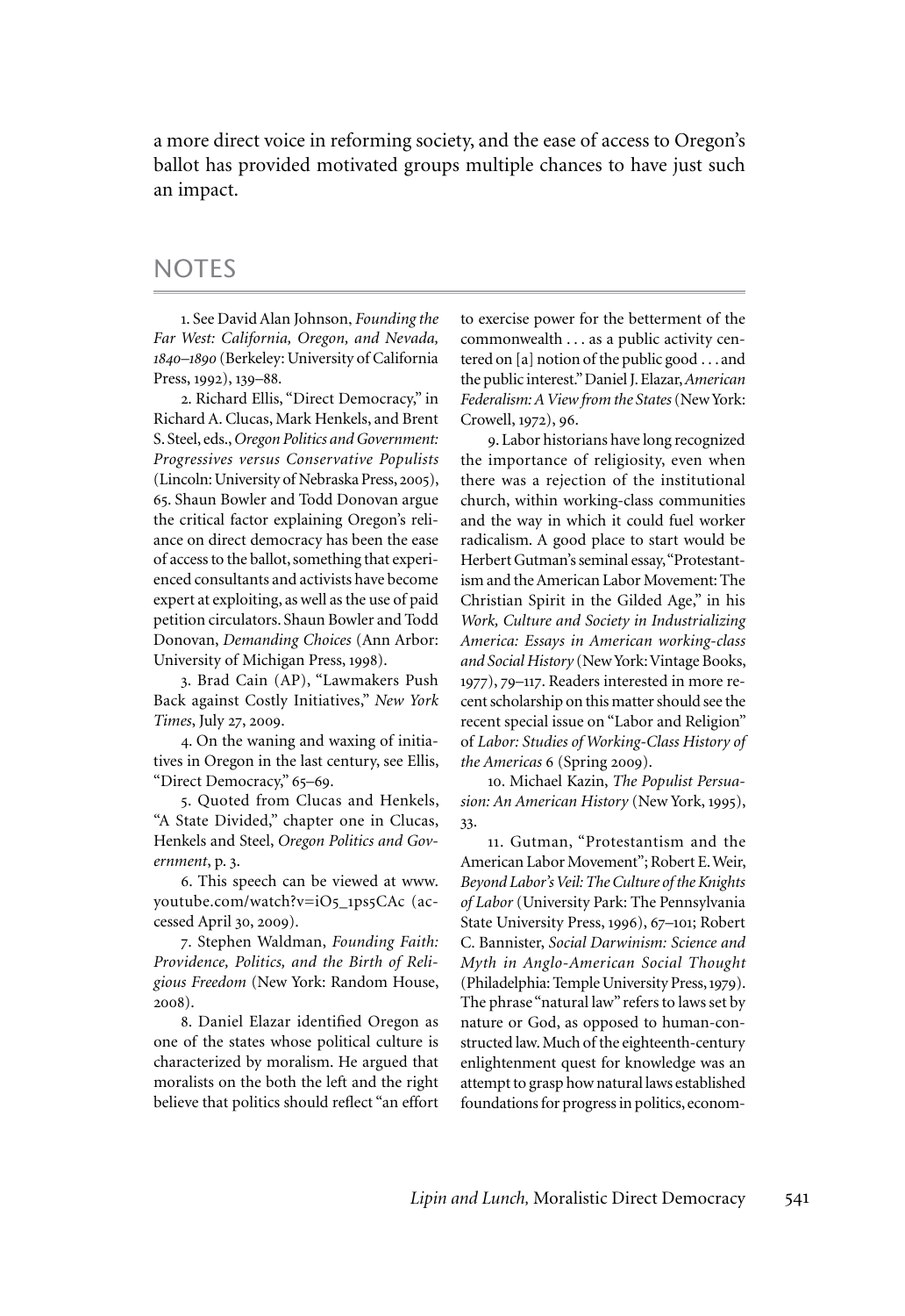ics, and other aspects of social life, as much as they had in Newtonian physics. Much of these efforts de-emphasized divine presence; instead, they implied that God created the natural law machinery that subsequently ran by itself.

12. See Robert Johnston, *The Radical Middle Class: Populist Democracy and the Question of Capitalism in Progressive Era Portland, Oregon* (Princeton: Princeton University Press, 2003), chap. 7–9, 11; Thomas C. McClintock, "Seth Lewelling, William S. U'Ren and the Birth of the Oregon Progressive Movement," *Oregon Historical Quarterly* 68:3 (September 1967): 196–220; and Robert C. Woodward, "W. S. U'Ren and the Single Tax in Oregon," *Oregon Historical Quarterly* 61:1 (March 1960), 46–63.

13. On populism, see Robert C. McMath, Jr., *American Populism: A Social History, 1877–1898* (New York: Hill and Wang, 1993); Lawrence Goodwyn, *Democratic Promise: The Populist Movement in America* (New York: Oxford University Press, 1976); and Norman Pollack, *The Populist Response to Industrial America* (Cambridge, Mass.: Harvard University Press, 1962).

14. On George, see John L. Thomas, *Alternative America: Henry George, Edward Bellamy, Henry Demarest Lloyd and the Adversary Tradition* (Cambridge, Mass.: Belknap Press, 1983); and Ronald Yanosky, "Seeing the Cat: Henry George and the Rise of the Single Tax Movement, 1879–1890" (Ph.D. diss., UC Berkeley, 1993).

15. Robert L. Heilbroner, *The Worldly Philosophers: The Lives, Times and Ideas of The Great Economic Thinkers* (New York: Simon and Schuster, Inc., 1986), 75–104.

16. Henry George, *Progress and Poverty* (New York: Robert Schalkenbach Foundation, 1960), 340.

17. Aharon H. Shapiro, "Moses — Henry George's Inspiration," *American Journal of Economics and Sociology* 47 (October 1988): 493–501.

18. George, *Progress and Poverty*, 544. George differed from political economists who, also working within the framework of

natural law, saw in working-class poverty the inevitable outcome of natural law. Social Darwinists, like many who preceded them, argued that any attempt by the state, or even private philanthropists acting out of sentiment, to ameliorate the conditions of the poor would reverse progress by diverting society from the path of natural law.

19. George, *Progress and Poverty,* 128.

20. Ibid., 550.

21. Ibid., 554.

22. Quoted in Robert Woodward, "W.S. U'Ren and the Single Tax in Oregon," *Oregon Historical Quarterly* 61:1 (March 1960): 49.

23. Oregon State Federation of Labor, *Proceedings of the OSFL* (1911), 15–16.

24. U'Ren came by this honestly; his parents were devout Wesleyans, and William himself claimed later in life to have been especially fond of the "Old Testament leaders, Moses and the rest." Johnston, *Radical Middle Class*, 128.

25. State of Oregon, *Proposed Constitutional Amendments and Measures with Arguments Respecting the Same* (Salem, 1914), 38.

26. *Labor Press*, November 23, 1911, and February 16, 1911.

27. Reprinted in *Labor Press*, February 29, 1912. Working-class women were not only spoken of in this way; they could utilize this language in effort to improve their own lot. Among the signs that striking women held as they picketed the Oregon Packing Company in June 1913 was one that read "Forty cents a day makes prostitutes." Greg Hall, "The Fruits of her Labor: Women, Children and Progressive Era Reformers in the Pacific Northwest Canning Industry," *Oregon Historical Quarterly* 109:2 (Summer 2008): 239. For Progressive era anxieties about the sexual virtue of low paid women in the work force, see Pamela Susan Haag, " 'Commerce in Souls': Vice, Virtue, and Women's Wage Work in Baltimore, 1900–1915," in Leonard Dinnerstein and Kenneth T. Jackson, *American Vistas: 1877 to the Present*, 7th ed. (New York: Oxford University Press, 1995), 147–64.

28. *Labor Press*, October 12, 1911. 29. Ibid., November 27, 1920.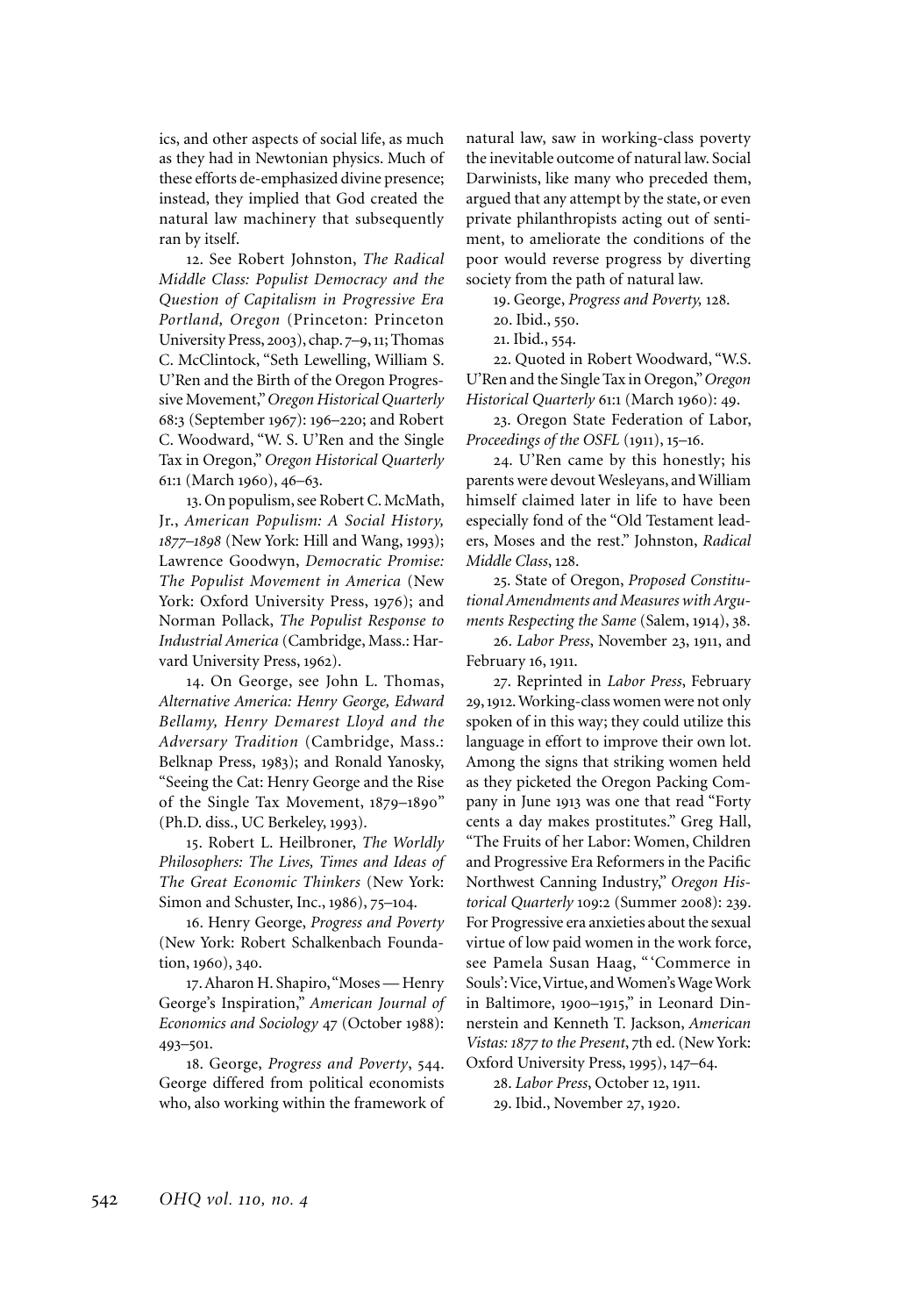30. Ibid., October 26, 1914.

31. *Oregonian*, February 8, 1914.

32. Oregon *Journal*, November 1, 1918. The *Oregon Labor Press* characterized Pierce as a candidate who could be "depended upon to give labor a square deal." November 2, 1918.

33. Johnston, *Radical Middle Class*, 132.

34. Rebecca Edwards, *Angels in the Machinery: Gender in American Party Politics form the Civil War to the Progressive Era* (New York: Oxford University Press, 1997), 160–64; Nancy Woloch, *Women and the American Experience* (New York: Alfred A. Knopf, 1984), 332–37; Aileen S. Kraditor, *The Ideas of the Woman Suffrage Movement, 1890–1920* (New York: W.W. Norton, 1981), 64–65; Eileen Boris, "Reconstructing the 'Family': Women, Progressive Reform, and the Problem of Social Control," in Noralee Frankel and Nancy S. Dye, eds., *Gender, Class, Race, and Reform in the Progressive Era* (Lexington: University Press of Kentucky, 1991), 73–86.

35. Johnston, *Radical Middle Class*, 153–54. Such support for feminist goals waxed and waned in labor circles. See Dana Frank, *Purchasing Power: Consumer Organizing, Gender, and the Seattle Labor Movement, 1919–1929* (Cambridge, UK: Cambridge University Press, 1994).

36. Johnston, *Radical Middle Class*, 135. This was not an unusual political trajectory. Michael McGerr claims that most progressives grew hostile to FDR's New Deal, in no small measure because it lacked the progressive's emphasis on transformation. As McGerr puts it, FDR understood the task of government to "make sure Americans could afford pleasure, and then get out of the way." McGerr, *A Fierce Discontent: The Rise and Fall of the Progressive Movement in America: 1870–1920* (New York: Free Press, 2003), 316–17.

37. "Oregon's Constitution," *Oregon Voter*  6 (October 21, 1916), 358. For hostile analyses of the 1916 measure put forth by U'Ren and the Oregon State Federation of Labor, see A. L. Veazie, "A Clear Explanation of the Full Rental Value Land Tax Amendment," Ibid*.*, 361–70; and Henry E. Reed, "The Land Rent Tax Amendment," Ibid*.*, (October 7, 1916), 295–314.

38. *Arthur H. Bone, Oregon Cattleman/ Governor Congressman: Memoirs and Times of Walter M. Pierce* (Portland: Oregon Historical Society, 1981), 95 and 217–19.

39. Secretary of State, State of Oregon. *Proposed Constitutional Amendments and Measures (With Arguments) to be Submitted to the Voters of Oregon at the General Election, Tuesday, November 7, 1922* (Salem, 1922), 41.

40. Secretary of State, State of Oregon. *Proposed Constitutional Amendments and Measures (With Arguments) To be Submitted to the Voters of Oregon at the Special Election, Tuesday, November 6, 1923* (Salem, 1923), 13–14.

41. Secretary of State, State of Oregon. *Proposed Constitutional Amendments and Measures (With Arguments) To be Submitted to the Voters of Oregon at the General Election, Tuesday, November 6, 1928*, 11–22.

42. Robert Johnston concludes that Pierce helped "create a synthesis of new and old politics, fighting corporate power with some of the surviving ideological resources of small-producer radicalism while accommodating to, as well as informing, modern liberalism." *Radical Middle Class*, 253.

43. Oregon State Federation of Labor. *Proceedings of Sixteenth Annual Convention, Oregon State Federation of Labor* (1919), 12; Bone, *Oregon Cattleman/Governor Congressman*, 141.

44. Bone, *Oregon Cattleman/Governor Congressman*, 252.

45. On Pierce's relationship with the La Grande, Oregon, chapter of the Klan, see David Horowitz, "Order, Solidarity, and Vigilance: The Ku Klux Klan of La Grande, Oregon," in Shawn Lay, ed., *The Invisible Empire in the West: Toward a New Appraisal of the Ku Klux Klan of the 1920s* (Urbana: University of Illinois Press, 1992), 185–215. Pierce awaits fuller historical treatment than he has received. In some ways, his personal history bridges the divide between progressives and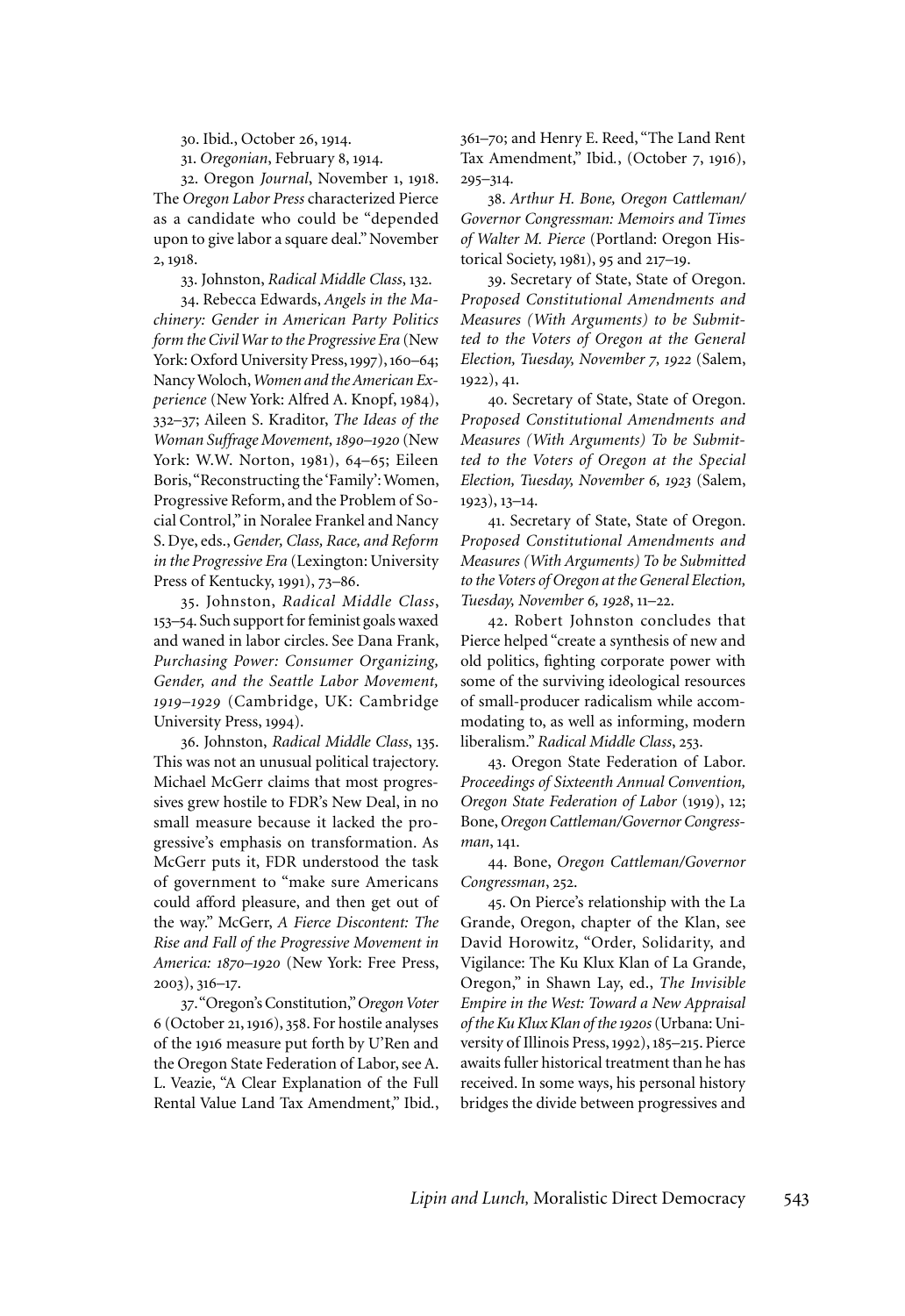conservative populists that others see as essential to an understanding of Oregon politics. See Richard A. Clucas, Mark Enkels, and Brent S. Steel, eds., *Oregon Politics and Government: Progressives versus Conservative Populists* (Lincoln: University of Nebraska Press, 2005).

46. Author William Lunch has served as Political Analyst for Oregon Public Broadcasting since 1988. He surveyed and interviewed religious moralist activists from the late 1980s to the mid 1990s, when they were most influential in state and regional politics, and he produced a number of broadcasts based on that information. The pages that follow draw on his observations, surveys, and interviews. Lunch has also published on religious moral activists in "Oregon: Identity and Politics in the Northwest," in Mark J. Rozell and Clyde Wilcox, ed., *God at the Grassroots* (Lanham, Md.: Rowman & Littlefield, 1995); and "The Christian Right in the Northwest: Two Decades of Frustration," in John Green, Mark Rozell, and Clyde Wilcox, eds., *The Christian Right in American Politics* (Washington: Georgetown University Press, 2003).

47. See Thomas Edsall, with Mary Edsall, *Chain Reaction: The Impact of Race, Rights, and Taxes on American Politics* (New York, Norton, 1992); Dan Carter, *From George Wallace to Newt Gingrich* (Baton Rouge: Louisiana State University Press, 1996); Daniel Smith, *Tax Crusaders & the Politics of Direct Democracy* (New York: Routledge, 1998); Stephanie Coontz, *The Way We Never Were* (New York: Basic Books, 1992); James D. Hunter, *Culture Wars* (New York: Basic Books, 1991); Jane Mansbridge, *Why We Lost the ERA* (Chicago: University of Chicago Press, 1986); Rick Perlstein, *Before the Storm: Barry Goldwater and the Unmaking of the American Consensus* (New York: Hill and Wang, 2001); and Lisa McGirr, *Suburban Warriors: The Origins of the new American Right* (Princeton: Princeton University Press, 2001).

48. See Peter Schrag, *Paradise Lost: California's Experience, America's Future* (New York: The New Press, 1998), particularly part three, "Mississippification"; and Clarence Y.H. Lo, *Small Property Versus Big Government* (Berkeley: University of California Press, 1995).

49. See Donald Balmer and William Lunch, *Oregon in An Era of Uncertainty: The Politics of the Property Tax Limit* (Corvallis: Program for Government Research and Education, 1995).

50. Atwater was at Case Western Reserve University in 1981, following Reagan's victory; he is quoted by Bob Herbert, "The Ugly Side of the GOP," *New York Times*, September 25, 2007.

51. Balmer and Lunch, *Oregon in an Era of Uncertainty*.

52. *Oregonian*, May 7, 1984, and September 30, 1984. "WPPSS" referred to the Washington Public Power Supply System, a public consortium that had issued bonds based on anticipated revenue from electricity expected to be generated from a number of nuclear power plants. By 1982, it had become clear that the plants would not be completed, and the WPPSS bonds went into default. See Daniel J. Chasan, *The Fall of the House of WPPSS* (Seattle: Sasquatch Press, 1985).

53. Secretary of State, *Voters' Pamphlet*, General Election, November 1978, p. 38. Emphasis in original.

54. Secretary of State, *Voters' Pamphlet*, General Election, November 1980, p. 24.

55. *Oregonian*, December 10, 1982.

56. Kathie Durbin, "Fundamentalists Tout Parent's Rights in Education," *Oregonian*, May 5, 1986.

57. Jack Reynolds, Candidate Statement, *1986 Primary Election Voter's Pamphlet*, (Salem: Secretary of State, 1986), 68.

58. *Oregonian*, March 2, 1986.

59. Bruce Weber and Karen Seidel, "Why Haven't My Property Taxes Gone Down Yet?" *Oregon Fiscal Choices* [white paper] (Corvallis: OSU Extension Service, 1994), 2–3.

60. See Balmer and Lunch, *Oregon in an Era of Uncertainty*, particularly pp. 18–22.

61. See the profile of Bill Sizemore in Ellis, "Direct Democracy," 68–70; and William Lunch, "The Christian Right in the